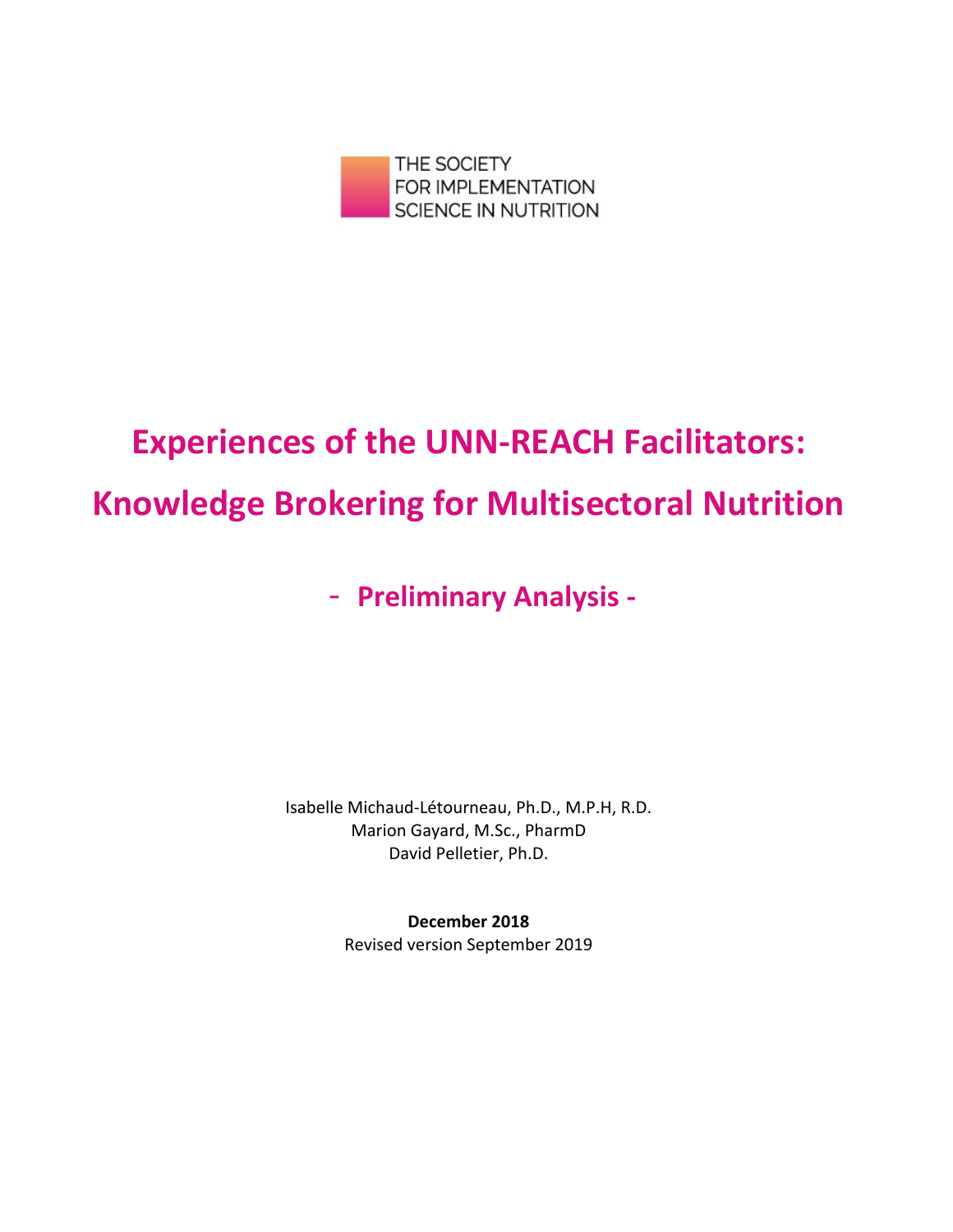# **TABLE OF CONTENTS**

| <b>LIST OF ACRONYMS</b>                                           | 3  |
|-------------------------------------------------------------------|----|
| <b>INTRODUCTION</b>                                               | 4  |
| Objective                                                         | 4  |
| <b>METHODOLOGY</b>                                                | 5  |
| Coding and analysis                                               | 5  |
| <b>RESULTS AND INTERPRETATION</b>                                 | 6  |
| Part I: Multisectoral nutrition process                           | 6  |
| Part II: Facilitator work with the UN Network for Nutrition       | 9  |
| Part III: Facilitator work with the Government                    | 10 |
| Part IV: Knowledge Brokering                                      | 11 |
| The Diverse Forms of Knowledge Brokered by UNN-REACH facilitators | 11 |
| The Five Role Domains                                             | 12 |
| REACH Facilitators through the lens of Knowledge Brokering        | 15 |
| <b>CONCLUSION</b>                                                 | 19 |
| <b>ANNEX I: INTERVIEW GUIDE FOR REACH FACILITATORS</b>            | 21 |
| ANNEX II: LOGIC MODEL OF KNOWLEDGE BROKERING FOR CODING           | 23 |
| <b>REFERENCES</b>                                                 | 24 |

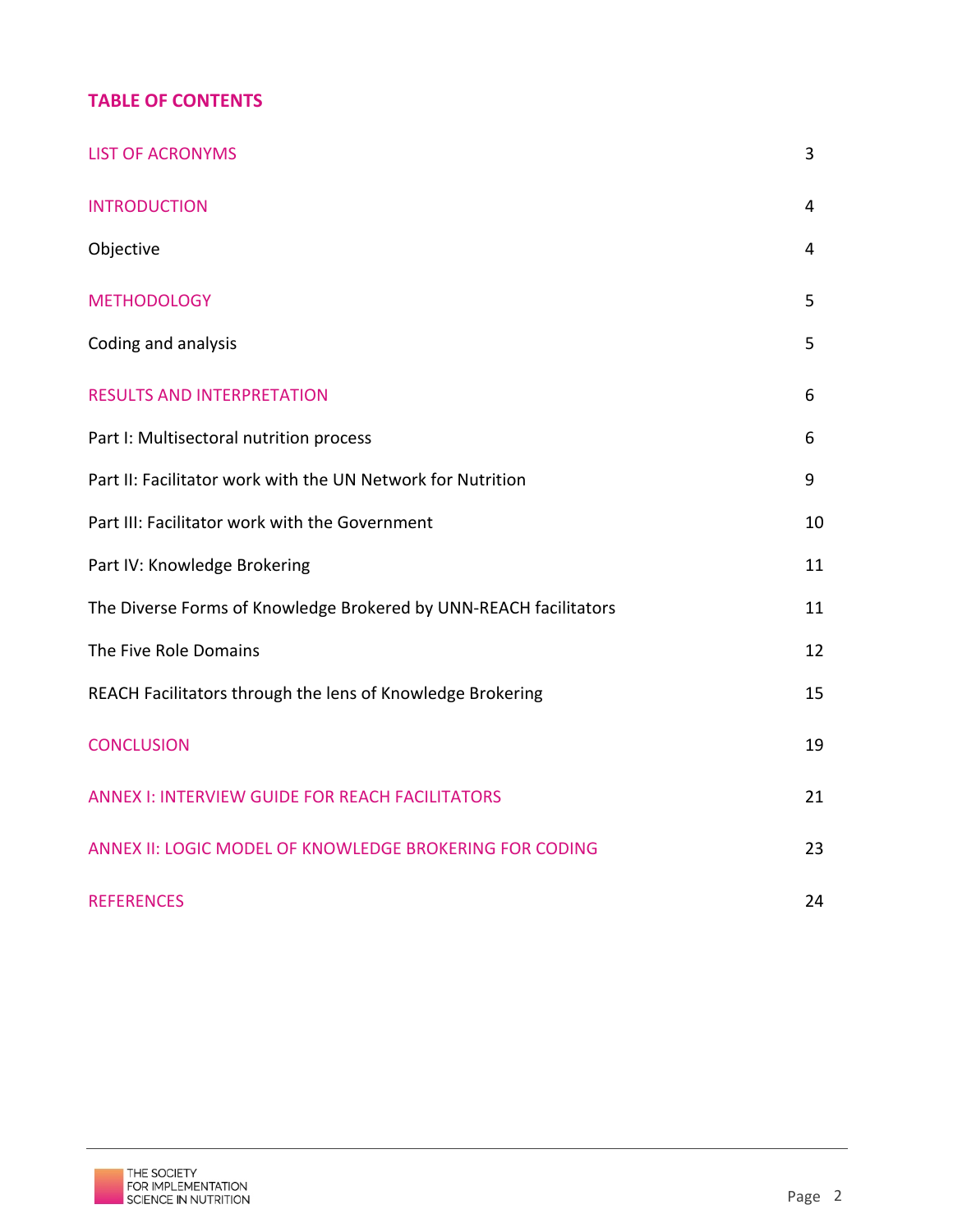# **LIST OF ACRONYMS**

| <b>CSO</b>    | <b>Civil Society Organizations</b>                      |
|---------------|---------------------------------------------------------|
| <b>FAO</b>    | Food and Agriculture Organization                       |
| <b>IFAD</b>   | International Fund for Agricultural Development         |
| <b>IFPRI</b>  | International Food Policy Research Institute            |
| KB            | Knowledge Brokers                                       |
| KI3           | Knowledge for Implementation and Impact Initiative      |
| <b>MNO</b>    | <b>Multisectoral Nutrition Overview</b>                 |
| <b>MSN</b>    | <b>Multisectoral Nutrition</b>                          |
| <b>REACH</b>  | Renewed Efforts Against Child Hunger and undernutrition |
| <b>SISN</b>   | Society for Implementation Science in Nutrition         |
| <b>SMS</b>    | Scaling Up Nutrition (SUN) Movement Secretariat         |
| <b>SUN</b>    | <b>Scaling Up Nutrition</b>                             |
| <b>ToR</b>    | Terms of Reference                                      |
| UN            | <b>United Nations</b>                                   |
| <b>UNN</b>    | <b>UN [Nutrition] Network</b>                           |
| <b>UNICEF</b> | United Nations Children's Fund                          |
| <b>WFP</b>    | World Food Programme                                    |
| <b>WHO</b>    | World Health Organization                               |

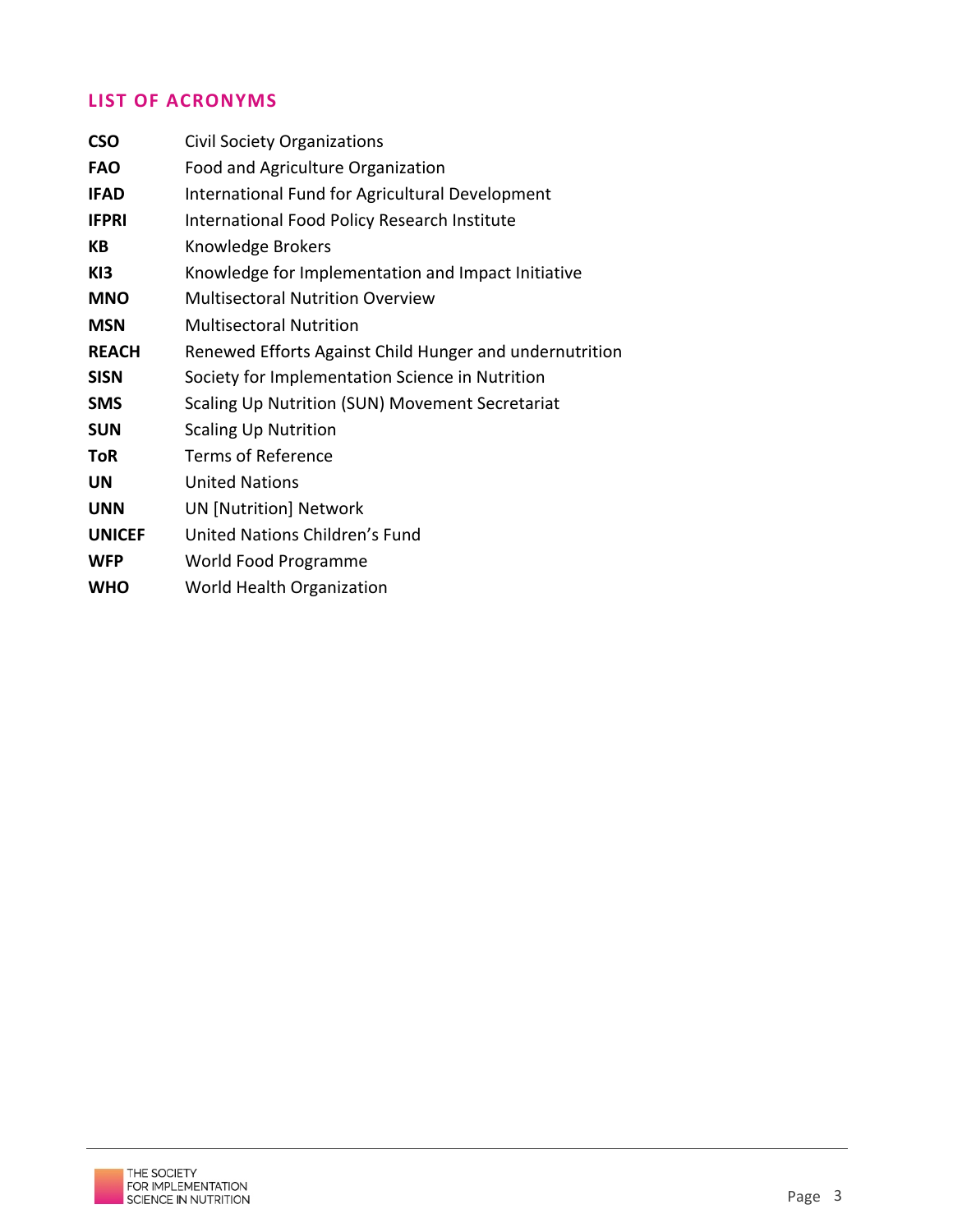#### **INTRODUCTION**

"Knowledge brokers" (KB) are people or organizations specifically tasked with facilitating the access, interpretation, adaptation and utilization of information to meet the needs of implementers or policy makers. KB have been used in many sectors, notably the health sector, but are not yet widely or systematically used in the implementation of nutrition policies and programs. The present report seeks to address this gap as part of the Knowledge for Implementation and Impact Initiative (KI3).

The Knowledge for Implementation and Impact Initiative (KI3) was launched at the end of 2016 through a collaboration among the SUN Movement Secretariat (SMS), the International Food Policy Research Institute (IFPRI) and the Society for Implementation Science in Nutrition (SISN), with pilot funding from Sight and Life and the Federal Office for Agriculture and Food in Germany. Its overall aim is to strengthen the availability, access and utilization of implementation knowledge to accelerate progress in scaling up implementation and impact on nutrition, with a focus on SUN countries. KI3 has articulated five strategies for achieving this:

- 1. Strengthening of a Global Implementation knowledge Network, consisting of organizations capable of making implementation knowledge and experience available to SUN countries
- 2. Strengthening or creation of National Implementation knowledge Networks, for the same purpose
- 3. Creation of a tools matrix to simplify access to already existing implementation tools produced by various organizations
- 4. Strengthening the capacity, support and funding for practical implementation research at country and programmatic levels
- 5. Strengthening the capacity and support for knowledge brokering at national and subnational levels

This report focuses on objective #5 although there are inherent links to objectives #1 and #2. It presents the preliminary analysis of interviews carried out with key actors who play knowledge brokering roles at country level. This report focuses on the United Nations Nutrition Network (UNN)-REACH facilitators, as part of a larger study that will include interviews with SUN focal points and other key actors who currently or potentially could play important knowledge brokering roles.

#### **Objective**

The objective of this study is to explore the extent to which the concept of knowledge brokering provides a useful frame for documenting and strengthening the current mandates, capacities and practices of the UNN-REACH facilitators (and, in the future, other strategically-placed actors). This is critically important because much of the day-to-day work of UNN-REACH facilitators involves intensive communication with and support of other actors in the system, such that the many valuable contributions of these facilitators remains largely invisible. Indeed, their success often requires that it remain invisible, by not taking credit for the work of these other actors. This has been documented in the literature on knowledge brokering in other sectors but is not yet widely recognized in the present context.

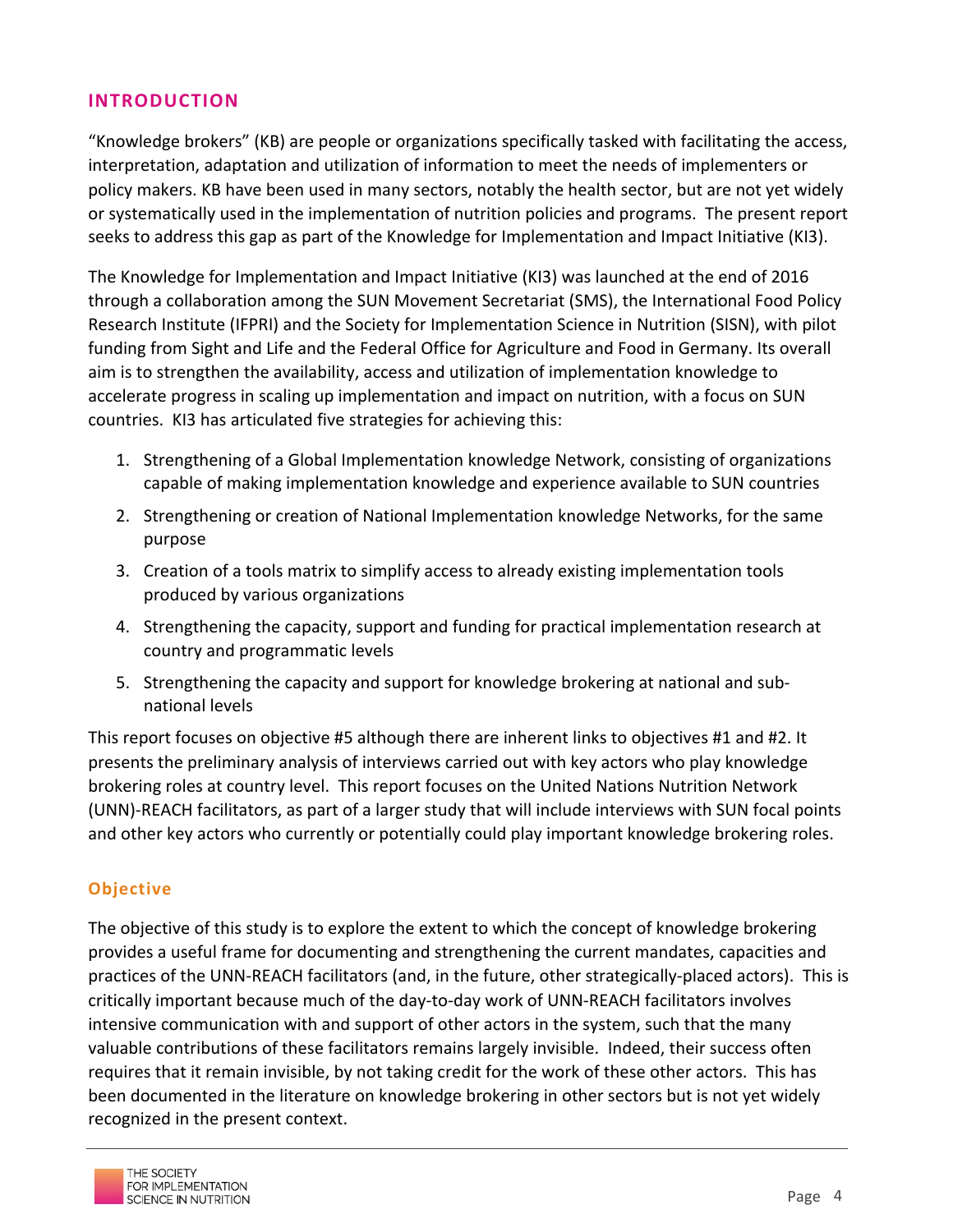#### **METHODOLOGY**

The Renewed Efforts Against Child Hunger and undernutrition (REACH) approach has been or is being carried out in over 20 SUN countries to date. It assists governments in low and middleincome countries to accelerate the scale-up of cost-effective interventions to improve nutrition. The approach involves deploying REACH facilitators in those countries (most often, an international facilitator and a national facilitator) to assist a wide range of planning, knowledge-generating and decision processes for improved coordination of multisectoral nutrition (MSN) (REACH, 2018). There are five United Nations (UN) agencies that are part of the UNN-REACH approach: WFP, UNICEF, WHO, FAO and IFAD. With that said, UNN-REACH facilitates efforts to engage other UN agencies in the greater UN Network, whose work contributes to nutrition outcomes.

A total of seven REACH facilitators were interviewed for this study (global-HQ, international and national). They were working in Burkina Faso, Chad, Lesotho, Mali, Myanmar, Zimbabwe at the time of the interview. They had previous experience as UNN-REACH facilitators in Mauritania and Mozambique and one had also served the UN Network/REACH Secretariat. Annex I presents interview guide. Several documents were also collected from those facilitators to provide background information on MSN in their respective countries (e.g. Multisectoral Nutrition Overview, National Nutrition Strategy) and to better understand their official role *vis-à-vis* their terms of reference (ToR) and/or workplan. The UNN-REACH Secretariat also shared background documents.

#### **Coding and analysis**

The recorded interviews were transcribed verbatim and coded with N-vivo. Coding was carried out by one member of the research team (MG) with frequent discussion with another member (IML), and sporadic discussion with the other member (DLP). The analysis was done inductively to code emergent themes, but also deductively to explore elements of existing KB frameworks. The first set of codes applied was for the following categories: five role domains of KB, strategies and challenges. The five role domains were based on a recent scientific paper and were: information manager, linking agent, capacity builder, facilitator and evaluator (Glegg & Hoens, 2016). To facilitate coding, we have created our own definition of knowledge brokering, with a facilitator lens directly relevant to UNN-REACH facilitators, in order to adapt the five role domains recognized in the literature to the specific context of MSN. This has taken the form of a logic model on knowledge brokering that is presented in **Annex II.** During the writing of this preliminary report the role domain called "facilitator" was changed to "backstopping agent" to avoid confusion with the term "REACH facilitator." This new name came from a quote from the data and better describes the work involved in this particular domain.

Another document used in this analysis is that by Maag et al., who created a set of indicators to assess the varied but often invisible contributions of knowledge brokers. These authors identified a broad spectrum of processes carried out by KB, including: identify knowledge needs and gaps; integrate relevant knowledge from various sources and from different knowledge holders; create common ground; enable mutual learning among the actors; facilitate the development of products

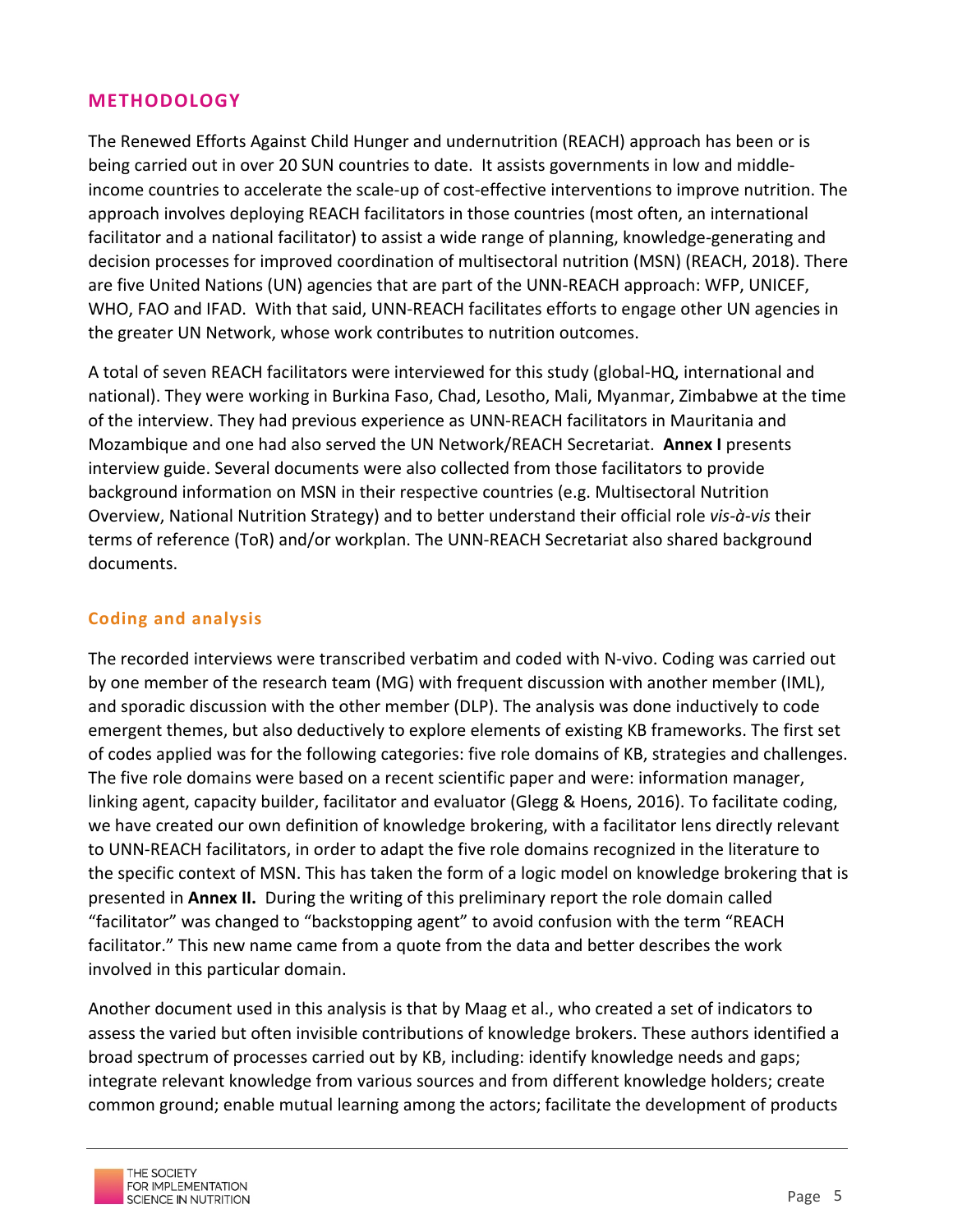and their dissemination; organize various types of events; and support evidence-based policy and practice (Maag, Alexander, Kase, & Hoffmann, 2018) (p.2). Their knowledge brokering processes arranged along the stage of a generic program cycle inspired us to develop our own cycles, for MSN and for the work of the UNN-REACH facilitator.

# **RESULTS AND INTERPRETATION**

The preliminary analysis allowed us to propose a framework of knowledge brokering to advance MSN (Figure 1). It is composed of two processes (a MSN process and a facilitator process) and two different systems (the government and development partners). The work involved in those different processes and systems is described in Parts I-III below, followed by a description of the day-to-day work carried out by the facilitator (Part IV).



#### **Figure 1: Emerging framework of knowledge brokering to advance multisectoral nutrition**

Source: adapted from Glegg et al., 2016, & Maag et al., 2018

#### **Part I: Multisectoral nutrition process**

The analysis revealed that progress in the MSN cycle often starts with an analysis of the nutritional situation in the country. A mapping of the stakeholders and current interventions served to identify gaps and redundancies and potential priorities and provided a solid foundation for the subsequent work. Often this evidence was used to assist the development of a nutrition policy and implementation plan, and in other cases it helped advance such a policy or plan, with a focus on engaging all relevant parties.

Most of the countries have made significant progress in these stages, but less progress was noted at the implementation stage. As one UNN-REACH facilitator mentioned: "*there is no typical model that* says: this is how the system can work together." The uncertainties and lack of guidance on how to carry out MSN seems to be responsible for parts of this challenge. Several reasons that hinder MSN were mentioned and are discussed below.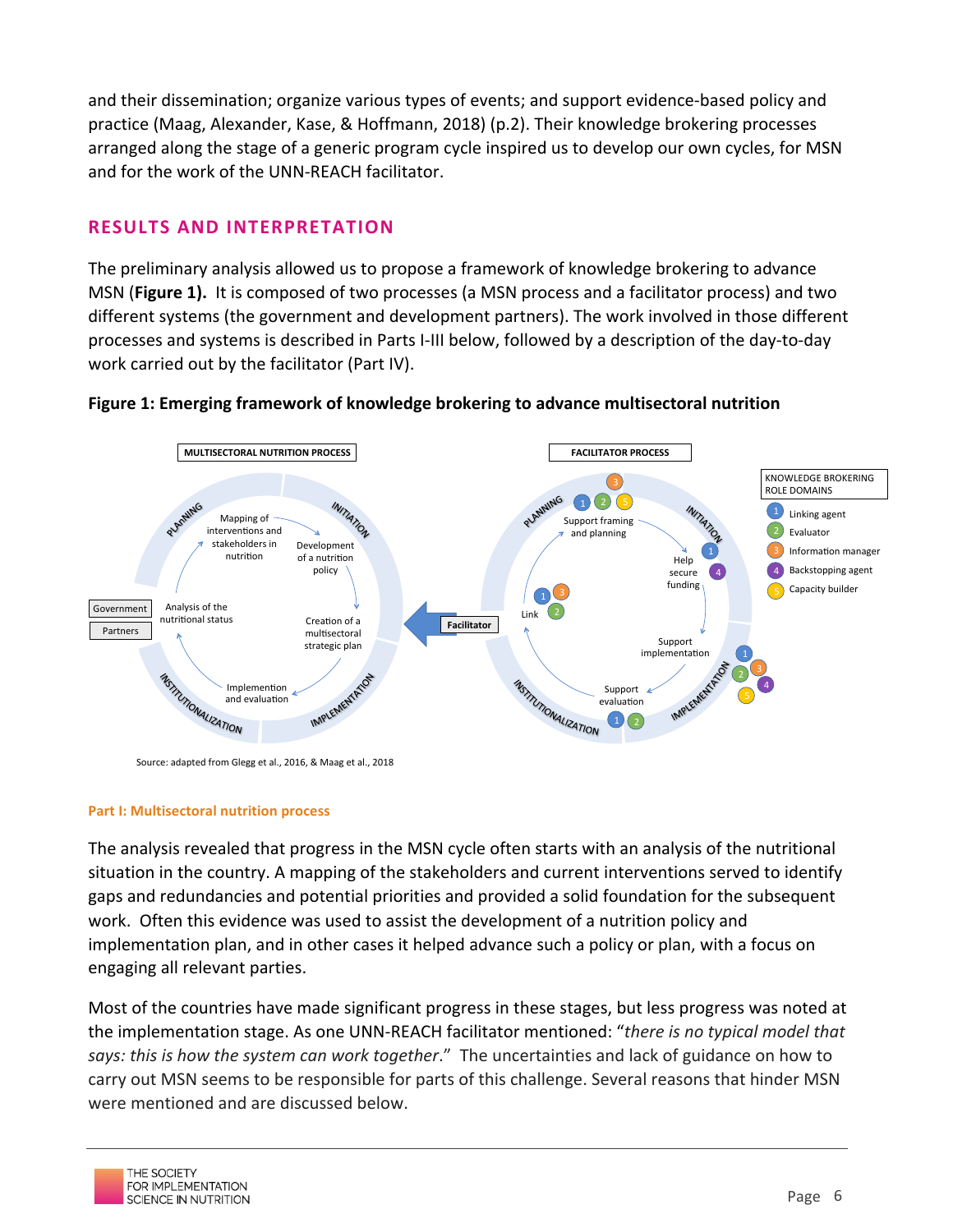**Lack of funding**: Despite some countries having what was considered a good strategic plan, an actor said that there was no funding for implementation. Sometimes budget allocations did not reflect nutrition as a priority even with prior commitments having been made. UNN-REACH has a limited budget that is for nutrition governance and it cannot compensate for the lack of funding from government or other partners for implementation, and often has to leverage funding from other sources. For instance, one UNN-REACH facilitator mentioned having to be innovative and link with the emergency community to help them see that the work in emergency nutrition can contribute to development. At a more decentralized level, there is also a lack of funding that impedes communities to implement interventions. In certain circumstances, donors also come with funding and turn things upside down by having different priorities, which is a challenge for implementation. The frequent competition between agencies for resources (regional or national levels) was also mentioned as a difficulty.

Lack of capacity: There are very limited capacities to implement the multisectoral plans, both at the national and decentralized levels. A weak coordinating capacity and a lack of leadership makes activities donor-driven instead of being aligned with the government plan and among actors. There also are cases in which resources were not available to implement recommendations from a nutrition capacity assessment conducted in the country.

**Decentralization**: As many countries have experienced a decentralization process, there is a need to integrate nutrition in their plan and build their capacity to coordinate at lower administrative levels. The funding at this level can be a challenge. Advocacy skills are now required for partners to get funding because limited or no funding is available from the central level. One person reflected on a past experience playing the role of a UNN-REACH facilitator and shared her thoughts on the importance of decentralized levels for implementation:

" ... if I ever had a chance to do REACH over again, or have a REACH phase two, I *would very strongly done a couple of things. One is really decentralized as well really provide more support (at lower levels). I know we're doing this now in Chad* and at some point REACH was doing it in Niger as well, is really to decentralize *the whole strengthening nutrition governance. I mean that's where the activities* are. And often there, I often sensed [...] there's even more of a willingness to work together at those decentralized levels. So I think there's real opportunities to *bring nutrition governance down to those levels and strengthen there. And to really help them build the blocks of how now to operationalize these plans.* […] *One* (other) thing I would do differently or in a second phase is to have REACH *facilitators* in 1-2 key sectors such as health to ensure nutrition coordination and *governance at that level."* 

Government ownership and the commitment of the *authorities*: There is a disconnect between high-level commitment and the implementation level down to the grassroots. For a long time, the nutrition community emphasized the importance of getting political commitment in nutrition in order to make sure that it becomes a priority and that it leads to action on the ground. However, the experience shared by the UNN-REACH facilitators has been that it is not sufficient. Even if this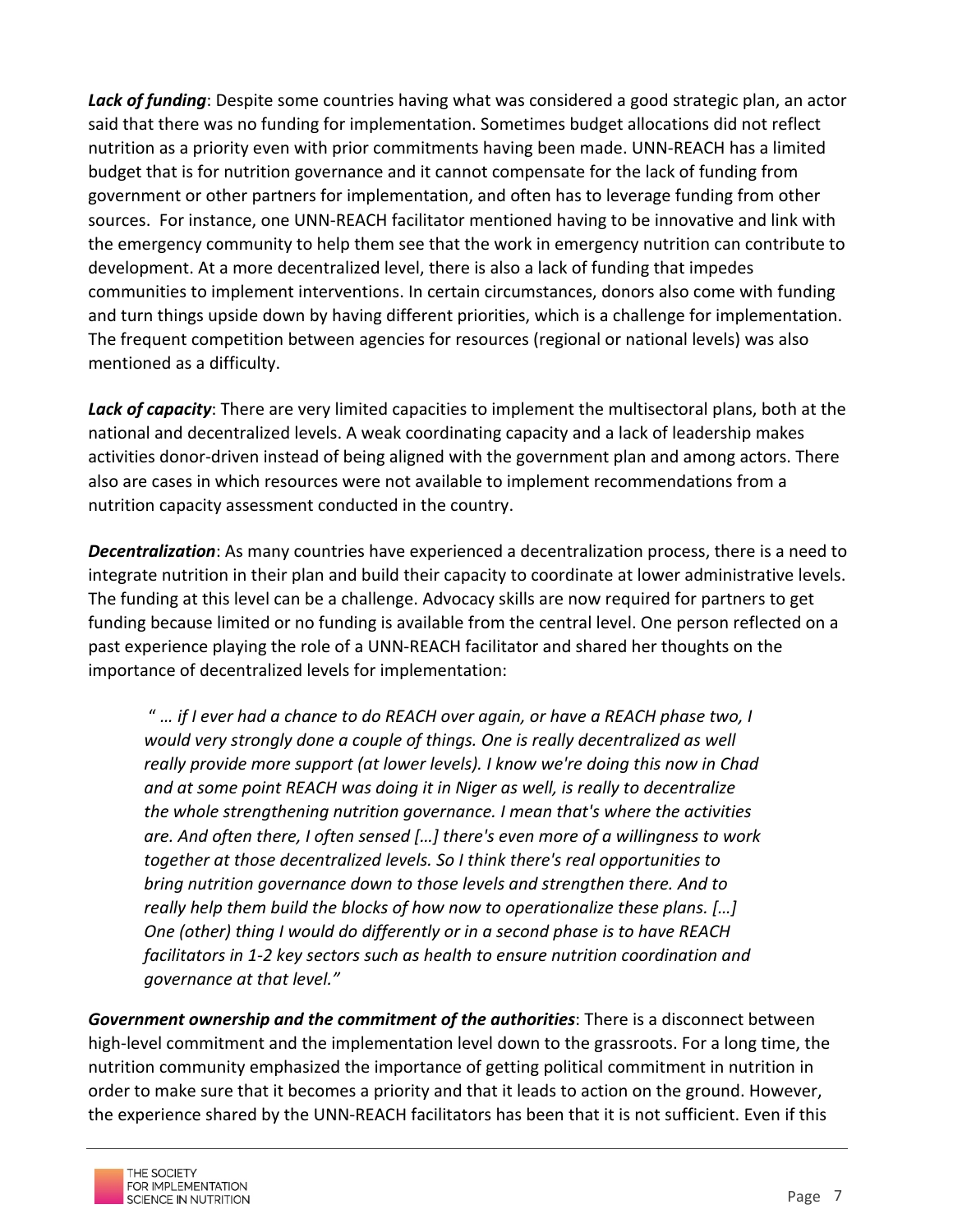country got commitment from the highest authority of the country, challenges remain:

"...He is very proactive in setting that stage for - he is proactive in motivating *investment in nutrition and all that - those efforts. So he launched it (the nutrition* plan), the problem is that there is a gap on the implementation aspect. We are not *going* at the same pace as it should be. [...] So in terms of nutrition investment, and *even* the *implementation capacity of both the strategy and all this that we have in* place, we haven't reached where we need to address the problem..."

Commitment is required in the whole system (Pelletier et al., 2013), as emphasized above and as also recognized in the literature, but it appears unclear how it can be obtained.

*Numerous actors with competing interests:* There are multiple actors that come with money and many times there are multiple councils that deal with nutrition. This complicates the implementation because each has its own priorities and method or model. Things can be started one way and be turned upside down when a new actor with funds arrives. In a country where there are several consultative entities that exist and work with nutrition (e.g. in Burkina with nutrition, food security, social protection), there must be good synergy and UNN-REACH must work with all of them to be able to coordinate well. Otherwise it can be a challenge if UNN-REACH only has a relationship with one of them and one that appears less powerful. It is also a challenge as several ministries are related to each entity. In the same line, engaging a sector does not mean to engage one person of the sector, because you have to engage all the key departments related to the sector. It is also difficult for the UN agencies to come together and work as one because they are big agencies often isolated by themselves. Competition for funding can also arise, and then "*people* tend to get secretive, and then they have their own channels of communication with their own *connection, in their regional and global organizations*." Not acting "as one" can also impede work with the government, as mentioned by this facilitator:

"We are convincing government in this one - we come with so many faces, with our particular mandate and interest, and that slogan of "UN as one" is not really working." " We are not assisting government to see things collectively due to that *competition.*"

#### **Box 1: Dual identity for two systems**

The UNN-REACH facilitators operate in the UN and the government systems, and at the interplay of those two. They described their role as a "*catalyst job between government and UN*," "*a strategic position* whereby we act as a conduit between government and its UN and other partners," or " a *bridge between government and the network that is existing - UN network." This facilitator draws an* interesting picture to illustrate furthermore:

*"I wear two heads when it's convenient, become a UN agent but not attached to any particular UN agency, but at the same time I'm seen as part of government to assist* UN to reach its mandate as far as nutrition-related matters are concerned."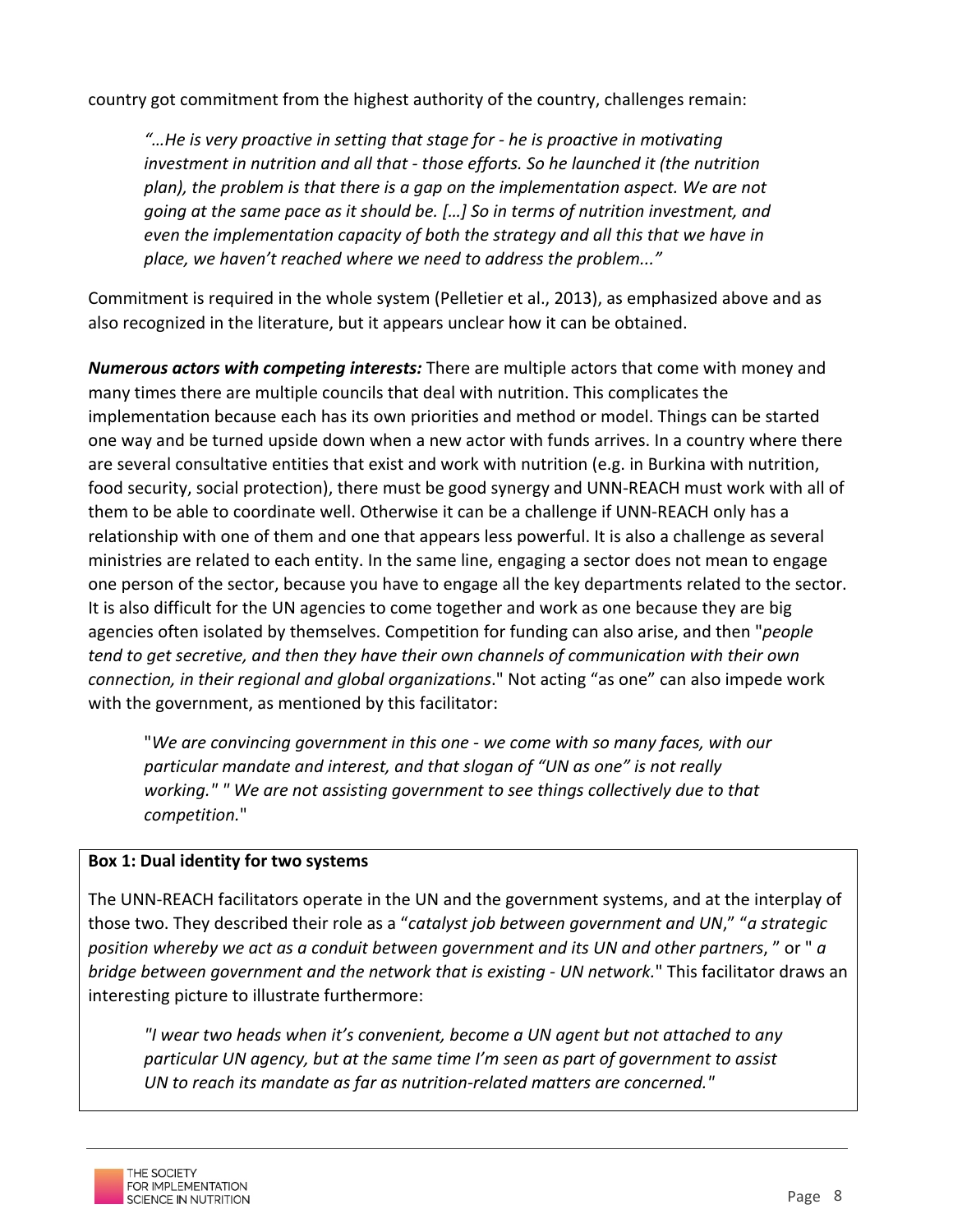The MSN process is the result of demanding work done by the government in collaboration with partners. The UNN-REACH facilitators try to foster cohesion among all actors, and ensure progress within the MSN process. Their time is divided between the government and the partners as described below.

#### **Part II: Facilitator work with the UN Network for Nutrition**

For the UN nutrition network (UNN) to work efficiently with the government, the work of all the agencies needs to be well coordinated. The facilitator's role with the UNN thus consists of facilitating the coordination of UN agencies in nutrition. This involves a wide range of activities:

- Acting as an informal linking agent among the various UN agencies;
- Help to expand UNN membership to other UN agencies and the UN Resident Coordinator's Office;
- Identifying areas of convergence where all agencies can work together with target populations, in the same geographical area, and therefore with complementarity;
- Help develop the ToR for the UNN network for nutrition at the country level and help them become validated by the heads of agencies;
- Clarify the role of REACH within the UNN (e.g. convening meetings, facilitating contacts and coordination among agencies) to ensure it is well understood by all actors of the UNN;
- Clarify the comparative advantages for agencies working together;
- The facilitators have helped the UNN to develop an annual work plan, but it took different shapes in different countries. Typically, such plan is nominally evaluated and updated annually. The facilitators also helped the UN Network to develop a common strategy. To do so, they based themselves on an inventory of the actions of the UN agencies and on the comparative advantage of each agency. Then the facilitators elaborated a common agenda/strategy and sometimes even facilitated the formulation of UN Joint Programs on nutrition. This work was useful in the development of a common narrative for the UNN, validated by the chair of the Network; later, it served as a communication advocacy.

Another activity done by the facilitators was the setting up of meetings to bring people together around the table on a regular basis. This required the facilitators to check on the actor's schedule, to follow-up with them, and plan carefully so that the meetings were useful and actors agreed to invest time. It also involved preparing background materials and making sure that they are circulated to the relevant parties in advance of meetings, including those of the multi-stakeholder platforms. Those meetings were occasions to develop trust, to exchange information and as mentioned by this facilitator:

"to look out for opportunities to see what [actors] can do to complement each other's *work* as well as bring [themselves] in unison to help and support the country's efforts." Periodically, an extended UN network meeting was organized, which included the SUN Civil Society Network as well as the SUN Donor Network.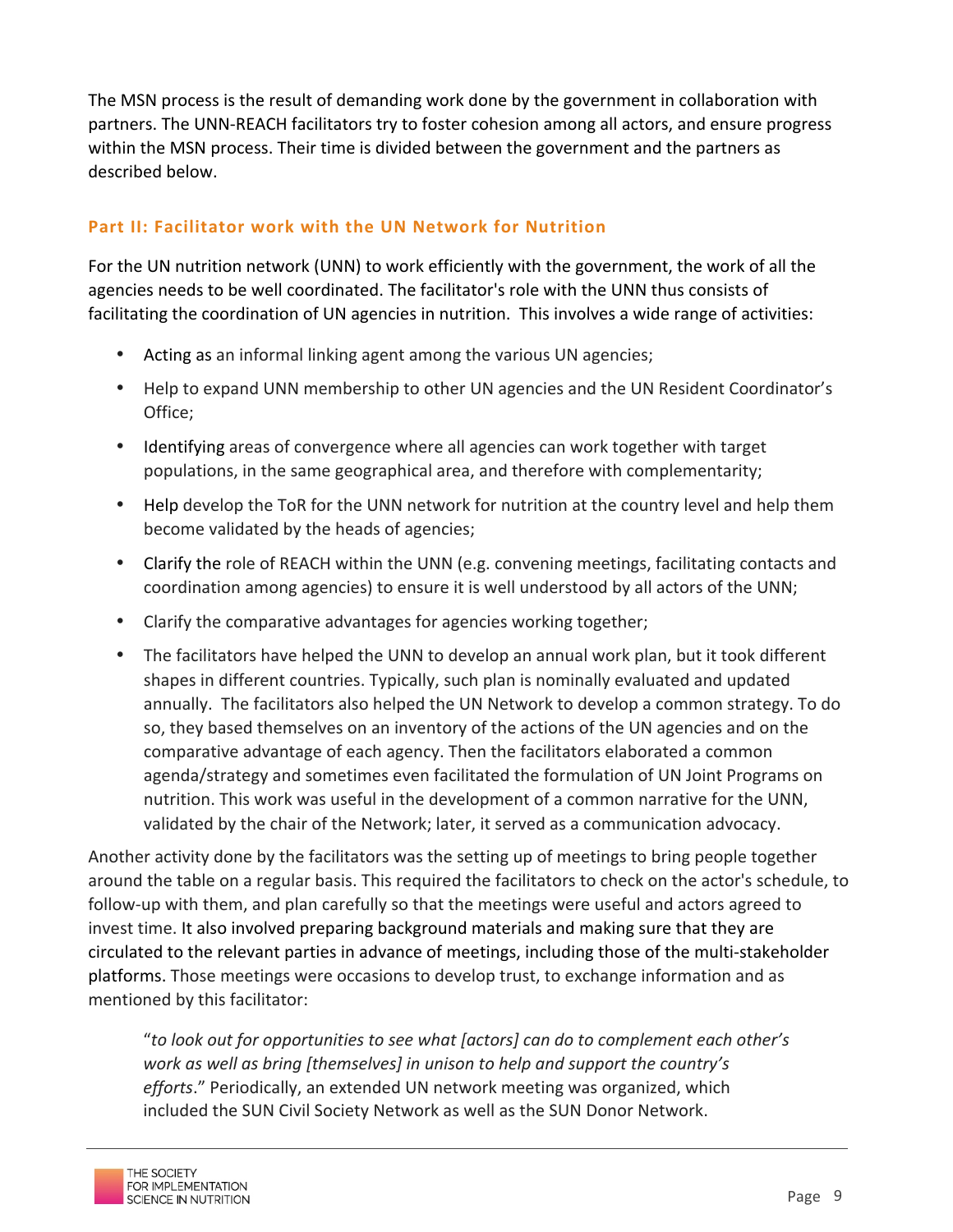As facilitators, UNN-REACH also tried to put the UN Network in contact with the other networks (civil society, parliamentarians, journalists etc). They found the points of contact, made them realize they had the same goals, and made them realize that it would be more impactful if they worked with more networks (e.g. inter-networking activity). Finally, the facilitators helped minimize the competition over resources/align the support to various ministries, by helping the UN agencies share information.

# **Part III: Facilitator work with the Government**

A large part of the facilitators' work consists of assisting the government.

First, facilitators first and foremost often had to clarify the overall SUN architecture to governments and the role of REACH in supporting SUN. The facilitators also often presented the various networks, particularly the UN Network, and the role of UNN-REACH to the government. This helped to understand how various initiatives and actors linked together. They also presented the UNN joint work plan to the government.

Second, the facilitators brought support for special studies while ensuring ownership by all actors (e.g. analysis of the nutritional status, mapping of the interventions, UNN analytics and other studies such as the Cost of Hunger studies). To do so, UNN-REACH facilitated interactions for data collection and analysis or facilitated interviews when there was a lack of capacity. UNN-REACH also sat down bilaterally with the necessary ministries, agencies or organizations to bridge the gap where certain information was missing. It also helped finalize reports going in between the different stakeholders and consultations at national, district and community levels.

Third, the facilitators provided solid data to help others convince the government to act or help for the launch of big events for the presentation of data. In some cases, it also involved repacking existing data (e.g. Multi-sectoral Nutrition Overview (MNO), MNO dashboard).

When a policy was developed, they supported the government to develop a multisectoral plan (what each sector can do) in line with recommendations. As an example, a multisectoral food and nutrition strategy was developed through multisectoral and multi-stakeholder cohesion and coordination. For that purpose, it is important to highlight an important relationship between the UNN-REACH facilitator and the SUN focal point. The latter is usually the UNN-REACH facilitator's primary counterpart and facilitators act as their advisors, supporting them in their role. The experiences varied greatly because SUN focal points vary from one country to the next in terms of seniority, capacity, convening power, resources, etc. Therefore, UNN-REACH facilitators had to adapt accordingly.

The difficult task of implementation comes next. The facilitators brought different sectors in the loop (e.g. bringing the Ministry of Planning and Finance because they are in charge of the budget, so to help them mobilize internal resources). They also helped translate the overall nutrition plan into more specific project plans, to assist in mobilizing funds and enabling costing.

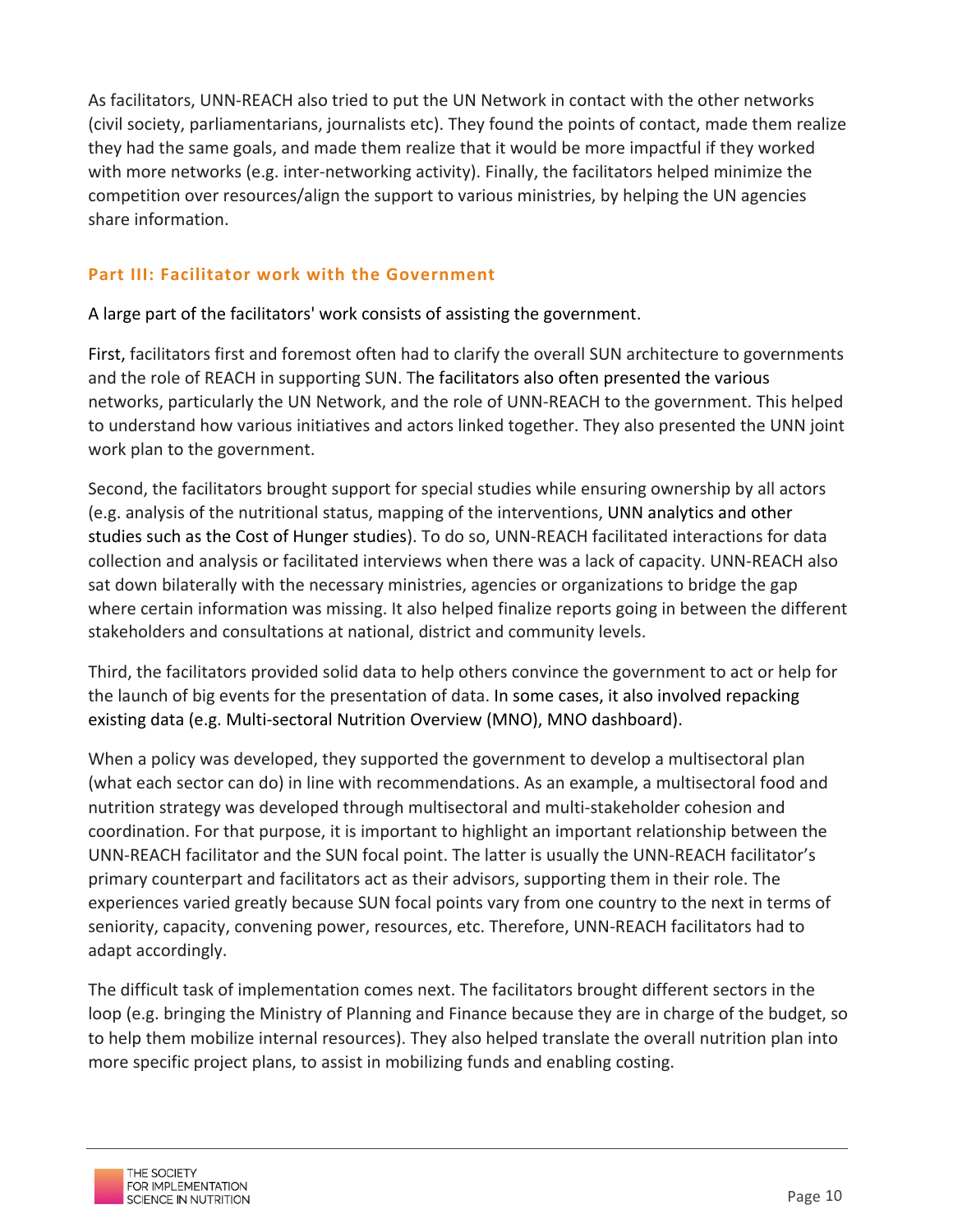Facilitators also assisted in the creation of a structure for coordinating the multisectoral approach in nutrition. They helped the development of a multisectoral platform to facilitate the exchanges between networks and the understanding of each other's role and activities.

As facilitators, UNN-REACH also participated in capacity assessment, using the UNN-developed tool, and the day-to-day capacity building. This involved capacities for advocacy, as well as coordination and efforts to mainstream nutrition into relevant sectors.

The facilitators also translated/shared the plan and helped integrating the plan at the decentralized level. This was done through the creation of a document for capacity building/a guide, and the sharing of the experience of pilot communes.

Finally, the facilitators helped the government to evaluate and report about the implementation of the multisectoral plan at a variety of venues and forums. The creation of a common result framework and of a monitoring and evaluation system helped actors doing so.

# **Part IV: Knowledge Brokering**

Throughout all these activities, and as illustrated in Figure 1, the facilitators wear various forms of a KB hat. Glegg et al. developed a framework to better classify the functions of the KB. They have identified and described 5 role domains: i) linking agent, ii) evaluator, iii) information manager, iv) facilitator, and v) capacity builder. We took a UNN-REACH facilitator lens to describe the functions adapted to the MSN context, and based on the data collected (see Table 1). Thus, to avoid any confusion, we replace the term "facilitator" used by Glegg et al. by the term "backstopping agent". Various quotes are also presented to illustrate how the facilitators are fulfilling knowledge brokering roles through their work.

# **The Diverse Forms of Knowledge Brokered by UNN-REACH facilitators**

One important type of knowledge used by the UNN-REACH facilitators is related to the landscape in nutrition. Considering that it has become quite complex, many actors have difficulties to understand the big pictures and the links between various organizations, strategies and actors; thus, UNN-REACH facilitators helped to shed light on this information. For example, in Burkina Faso, at first, the government had "*a hard time understanding who does what, REACH, SUN, and what was the role of REACH, what was the difference between REACH and UN?*" Terms of reference helped make it clear even for the UN agencies. In Zimbabwe, some actors had misconceptions about each other so the national facilitator helped deconstruct and explain it. In Mozambique, with the early stages of UNN-REACH expansion, UN agencies did not understand clearly the role of UNN-REACH as a linking agent. When the role of UNN-REACH is not well understood, the facilitator can have difficulties to access some actors (UN leaders, government, donors), or the expectations of the actors about UNN-REACH work can be very high.

A second form of knowledge results from various UNN-REACH exercises (using the UNN-REACH tools) to create documents that other actors could use as advocacy documents. Those include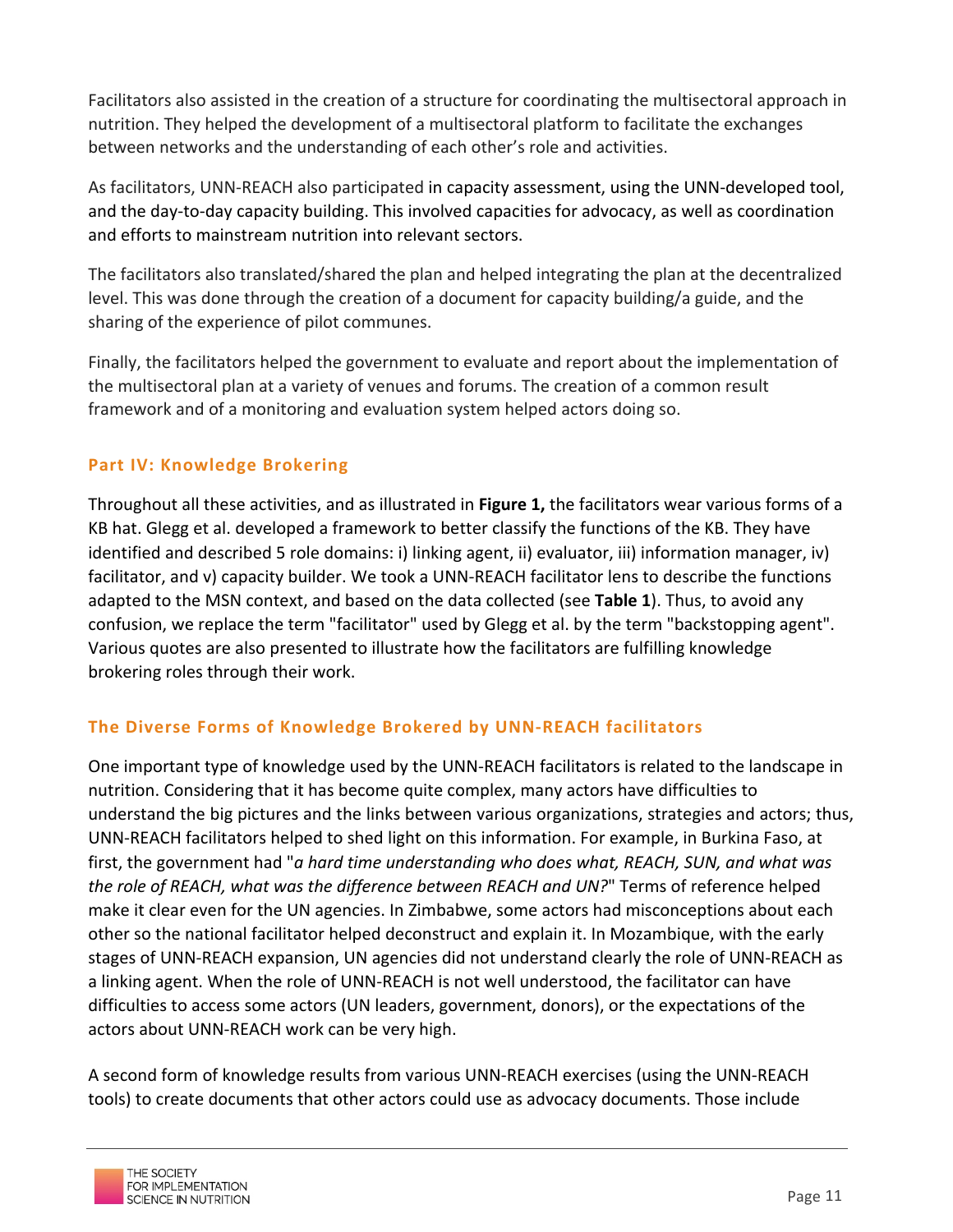among others: i) analysis of the nutritional situation; ii) mapping of the nutrition activities – stakeholder analysis; and iii) dashboard. These various forms of knowledge allowed other actors to: i) advocate on how important it is to bring down the stunting rates [for example], how high the rates are; ii) advocate at the sector level so that, at the time of revisions of their policies, nutritional objectives are taken into account; iii) sensitize the sector level when they begin the development of the strategic plan, so that they can participate and bring their contribution; and iv) advocate for funding (e.g. with the donor platform in Zimbabwe).

Advocating for the UNN-REACH approach itself also is required on a regular basis, and "*often facilitators find that they have to even on a yearly basis, sometimes, start all over again and* explaining the value of the work and what they're doing and trying to get that buy in [from the government]." 

A third type of knowledge used is experiential. Facilitators shared the experience of other countries to help avoid challenges. For example in Mali, when actors began the mapping exercise, the facilitator shared the Burkina Faso experience with this exercise, allowing them to anticipate all the challenges related to the various steps. International documentation was also shared with incountry actors. The UNN-REACH approach involves formalizing the exchange through monthly facilitator calls and annual UNN-REACH facilitator meetings. Finally, a fourth form of knowledge is functional, meaning knowledge of how to coordinate and advance MSN in general.

| <b>Role domains</b> | <b>Examples of function</b>                                                                                                                                                                                                                                                                                                                                                                                                | <b>Quotes from facilitators</b>                                                                                                                                                                                                                                                                                                                                                                                                                                                                                                                                                                                                                                                                                                                                                                                                                               |
|---------------------|----------------------------------------------------------------------------------------------------------------------------------------------------------------------------------------------------------------------------------------------------------------------------------------------------------------------------------------------------------------------------------------------------------------------------|---------------------------------------------------------------------------------------------------------------------------------------------------------------------------------------------------------------------------------------------------------------------------------------------------------------------------------------------------------------------------------------------------------------------------------------------------------------------------------------------------------------------------------------------------------------------------------------------------------------------------------------------------------------------------------------------------------------------------------------------------------------------------------------------------------------------------------------------------------------|
| 1) Linking agent    | -Connect and foster trust<br>and relationships between<br>people and organizations<br>with overlapping interests<br>(e.g. gvt implementers,<br>policy makers, dev.<br>partners, researchers)<br>-Identify/engage partners<br>-Coordinate interactions<br>among stakeholders to<br>cultivate "shared agendas"<br>and information sharing<br>-Strengthen and sustain<br>engagement in the process<br>-Elaborate/revise plans | "Before doing this joint strategy, REACH supported<br>stocktaking of the actions of UN agencies. So what<br>is each agency doing in the context of nutrition at<br>the country level? Are there redundancies of<br>activities with agencies? Are they concentrated in<br>the same areas? Are they scattered? And now the<br>retreat activity will allow us to say how we can<br>intervene in a complementary way and synergy,<br>put the efforts together."<br>"We try to put the UN network in contact with the<br>other SUN networks, to find out which are the<br>points of contact. Because we realized that often<br>the UN network has its work plan, the civil society<br>network has its work plan, and when we look for<br>especially in advocacy, they have the same<br>goals. So we try to say, "You have the same goal,<br>try to work together." |
|                     |                                                                                                                                                                                                                                                                                                                                                                                                                            |                                                                                                                                                                                                                                                                                                                                                                                                                                                                                                                                                                                                                                                                                                                                                                                                                                                               |

# **Table 1: The Five Role Domains**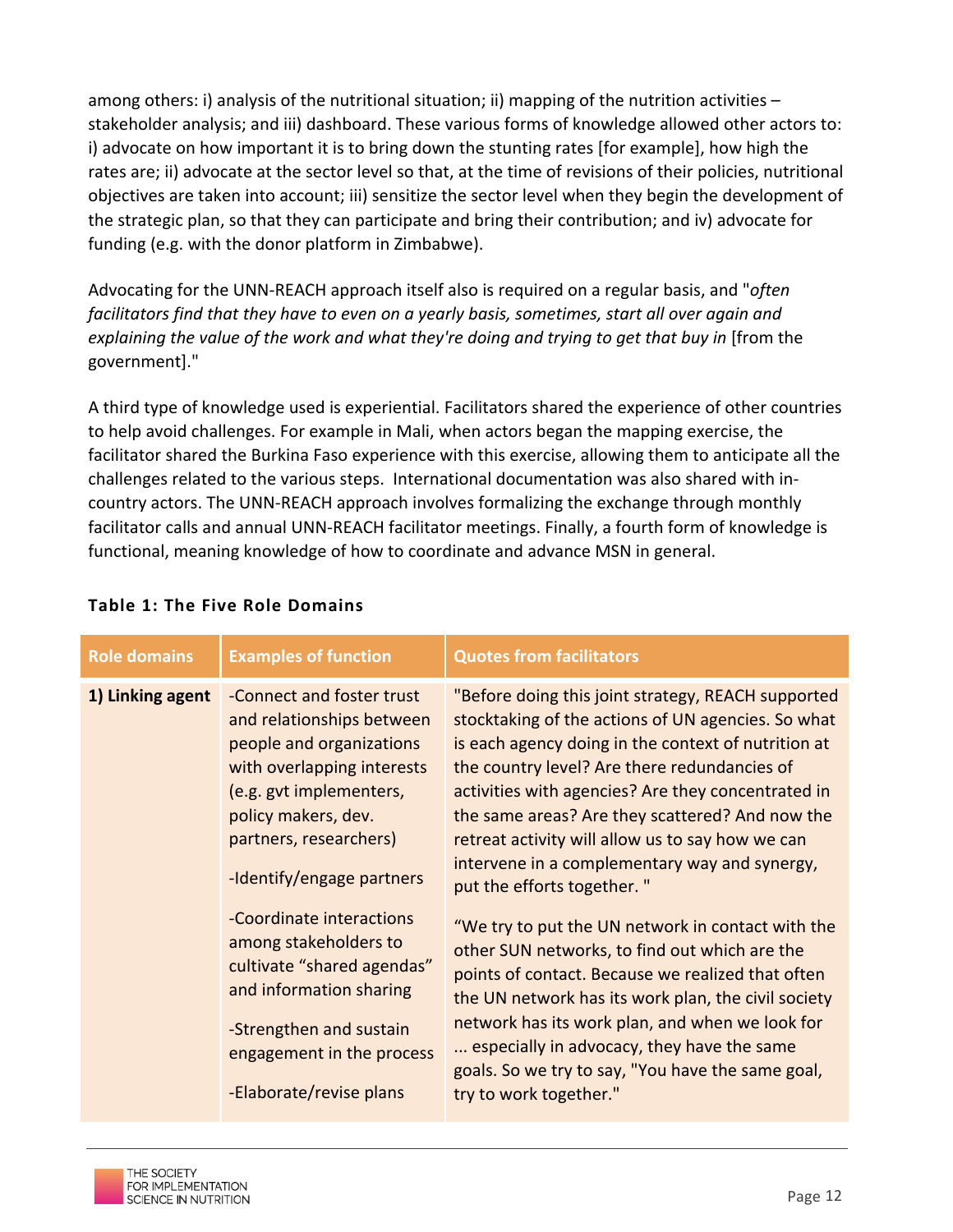| <b>Role domains</b>       | <b>Examples of function</b>                                                                                                                                                                                                                                                                                                                                                                                                                             | <b>Quotes from facilitators</b>                                                                                                                                                                                                                                                                                                                                                                                                                                                                                                                                                                                                                                                                                                                                                                                                                                                                                                                                                                                                                                                                                                                                                                                                                                                                           |
|---------------------------|---------------------------------------------------------------------------------------------------------------------------------------------------------------------------------------------------------------------------------------------------------------------------------------------------------------------------------------------------------------------------------------------------------------------------------------------------------|-----------------------------------------------------------------------------------------------------------------------------------------------------------------------------------------------------------------------------------------------------------------------------------------------------------------------------------------------------------------------------------------------------------------------------------------------------------------------------------------------------------------------------------------------------------------------------------------------------------------------------------------------------------------------------------------------------------------------------------------------------------------------------------------------------------------------------------------------------------------------------------------------------------------------------------------------------------------------------------------------------------------------------------------------------------------------------------------------------------------------------------------------------------------------------------------------------------------------------------------------------------------------------------------------------------|
| 2) Evaluator              | -Assess the local context<br>(political, economic,<br>regulatory)<br>-Evaluate linkage and<br>exchange networks<br>-Continuously assess the<br>status of implementation<br>in all sectors and at all<br>levels, through formal and<br>informal means                                                                                                                                                                                                    | "The first step of our activities is to better<br>understand the context. The context especially of<br>nutrition, including all determinants etc. For this,<br>REACH has developed tools. We have tools for<br>analyzing the nutritional situation and we try to<br>analyze what are all the causes, the determinants<br>of malnutrition, especially in the area."<br>"What I understand is that the mapping and all<br>this, the analysis of the context, the situation, or<br>what has been done, and what needs to be done<br>in the country, this exercise that uses the current<br>REACH tools is done comprehensively in the<br>country."                                                                                                                                                                                                                                                                                                                                                                                                                                                                                                                                                                                                                                                           |
| 3) Information<br>manager | -Strengthen the<br>availability, access and<br>utilization of global and<br>context-specific knowledge<br>(platform)<br>-Collect, review knowledge<br>and identify gaps<br>-Tailor knowledge to<br>needs/contexts of target<br>audience<br>-Share the knowledge on<br>broad or specific progress,<br>and challenges, through<br>formal and informal means<br>in order to accelerate and<br>sustain progress<br>-Document and publish<br>lessons learned | "As REACH facilitators, we receive a lot of<br>information from the international level and<br>therefore we regularly share with members of the<br>network to update them, be it conferences at<br>international level, documentation etc."<br>"I know the experience [in this country] and I also I<br>know the experience [in a neighboring country].<br>So when one has an initiative, I can talk to the<br>other about it with the others. And it helps a lot.<br>The fact that we have already done the exercise in<br>another country, it allows us to go very quickly"<br>When [this country] decided to do the mapping<br>exercise, we tried to summarize the different<br>stages of mapping, and also try to describe all the<br>challenges encountered at each stage. So that<br>allowed [the other country] to anticipate these<br>challenges. Instead of experiencing them they<br>anticipated and we could avoid a lot of errors,<br>especially in relation to the quality of the data<br>collected. So I think sharing experience in many<br>countries is a very good thing."<br>"Well, there is no funding to go to all the<br>[districts]. It's a bit difficult, it's not possible. How<br>can it be done? So we developed a document, a<br>very simple module, easy to understand, which |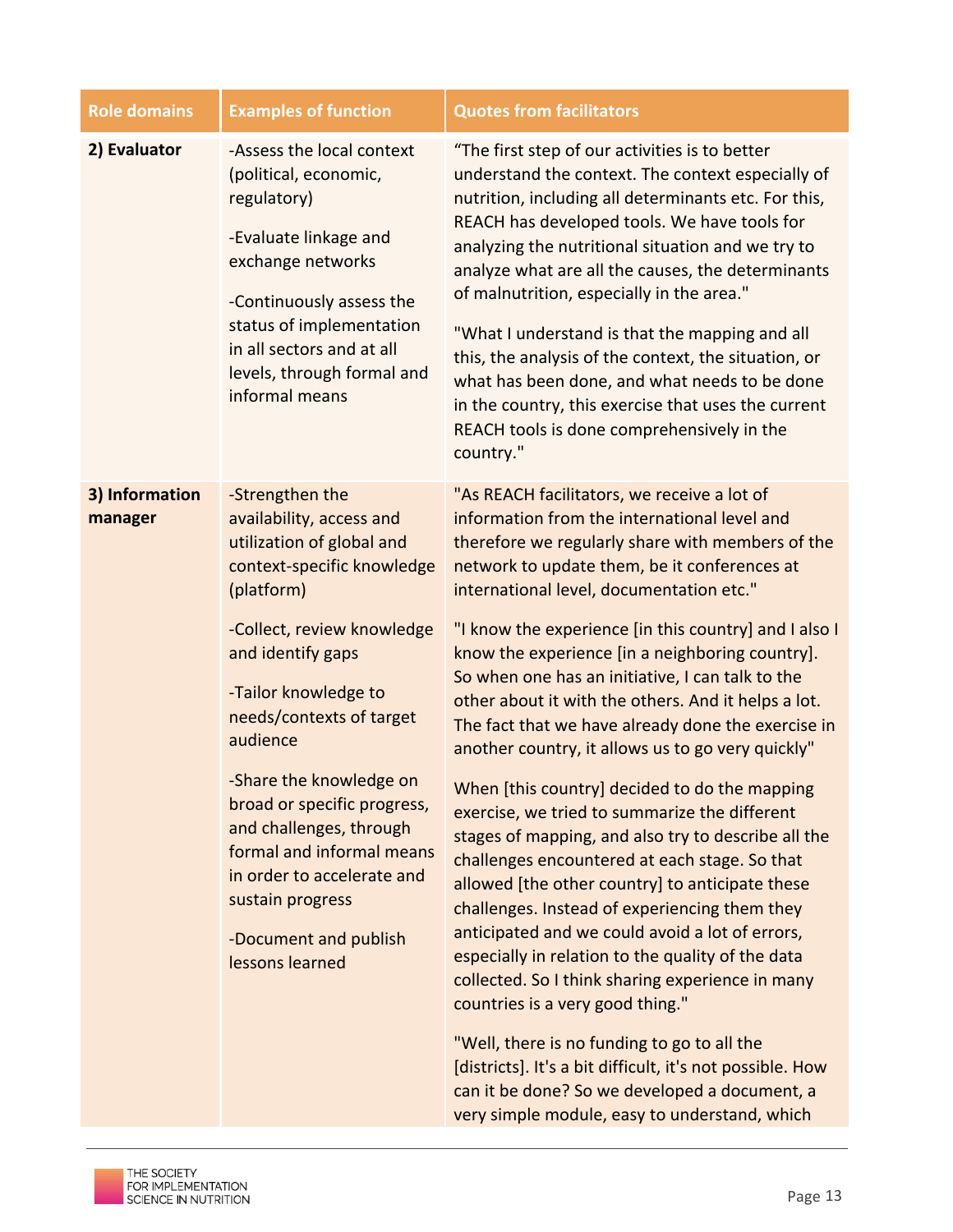| <b>Role domains</b>      | <b>Examples of function</b>                                                                                                                                                                                                                                                                                                                                                                              | <b>Quotes from facilitators</b>                                                                                                                                                                                                                                                                                                                                                                                                                                                                                                                                                                                                                                                                                                                     |
|--------------------------|----------------------------------------------------------------------------------------------------------------------------------------------------------------------------------------------------------------------------------------------------------------------------------------------------------------------------------------------------------------------------------------------------------|-----------------------------------------------------------------------------------------------------------------------------------------------------------------------------------------------------------------------------------------------------------------------------------------------------------------------------------------------------------------------------------------------------------------------------------------------------------------------------------------------------------------------------------------------------------------------------------------------------------------------------------------------------------------------------------------------------------------------------------------------------|
|                          |                                                                                                                                                                                                                                                                                                                                                                                                          | shows the priority interventions and how to<br>integrate them in the plan, etc."                                                                                                                                                                                                                                                                                                                                                                                                                                                                                                                                                                                                                                                                    |
| 4) Backstopping<br>agent | -Advocate for greater<br>funding or secure funding<br>-Guide or support<br>evidence-informed<br>practice processes to assist<br>knowledge users to<br>integrate research,<br>contextual and<br>experimental knowledge<br>into decision making or<br>research processes<br>-Address barriers to<br>change<br>-Address challenges and<br>bottlenecks at individual,<br>organizational and system<br>levels | "We provide feedback, we make variations of the<br>work plan, and if there is a blockage, a bottleneck,<br>we present it to the network president (chair). So<br>he can make the decision right away to unlock."<br>"We really just support the government and the<br>government goes to the front line of<br>implementation. We follow the government and<br>provide some backstopping. We just need to<br>continue with the backstopping, and then<br>facilitation, and coordination, and see if there are<br>stumbling blocks. We identify those blocks and<br>then the capacity assessment work that's going on<br>we'll pick up those challenges and then hopefully<br>we'll be able to address."                                              |
| 5) Capacity<br>builder   | -Enable communication<br>across sectors and levels<br>through the development<br>of common language<br>-Organize with others to<br>build the knowledge and<br>skills in all sectors and at<br>all levels<br>-Increase capacity for<br>addressing challenges by<br>leveraging network<br>connections, and sharing<br>experiences<br>-Create opportunities for<br>learning                                 | "As we go along with all these exercises,<br>confidence is gained within [the coordinating<br>body] to see themselves as coordinators. They<br>have the skills, slowly, to do all this, and hopefully,<br>for example, mapping will be carried on for self-<br>assessment in the near future by themselves<br>without their consultants"<br>"With all these competing demands, we were<br>actually talking maybe we need to find ways of<br>capacitating the district committees to be able to<br>advocate for food and nutrition, to find space, to<br>have a budget line. It means negotiating skills,<br>advocacy, how to present the problem such that<br>it's so compelling that it was just, "Oh, we must<br>give them \$10,000 or whatever." |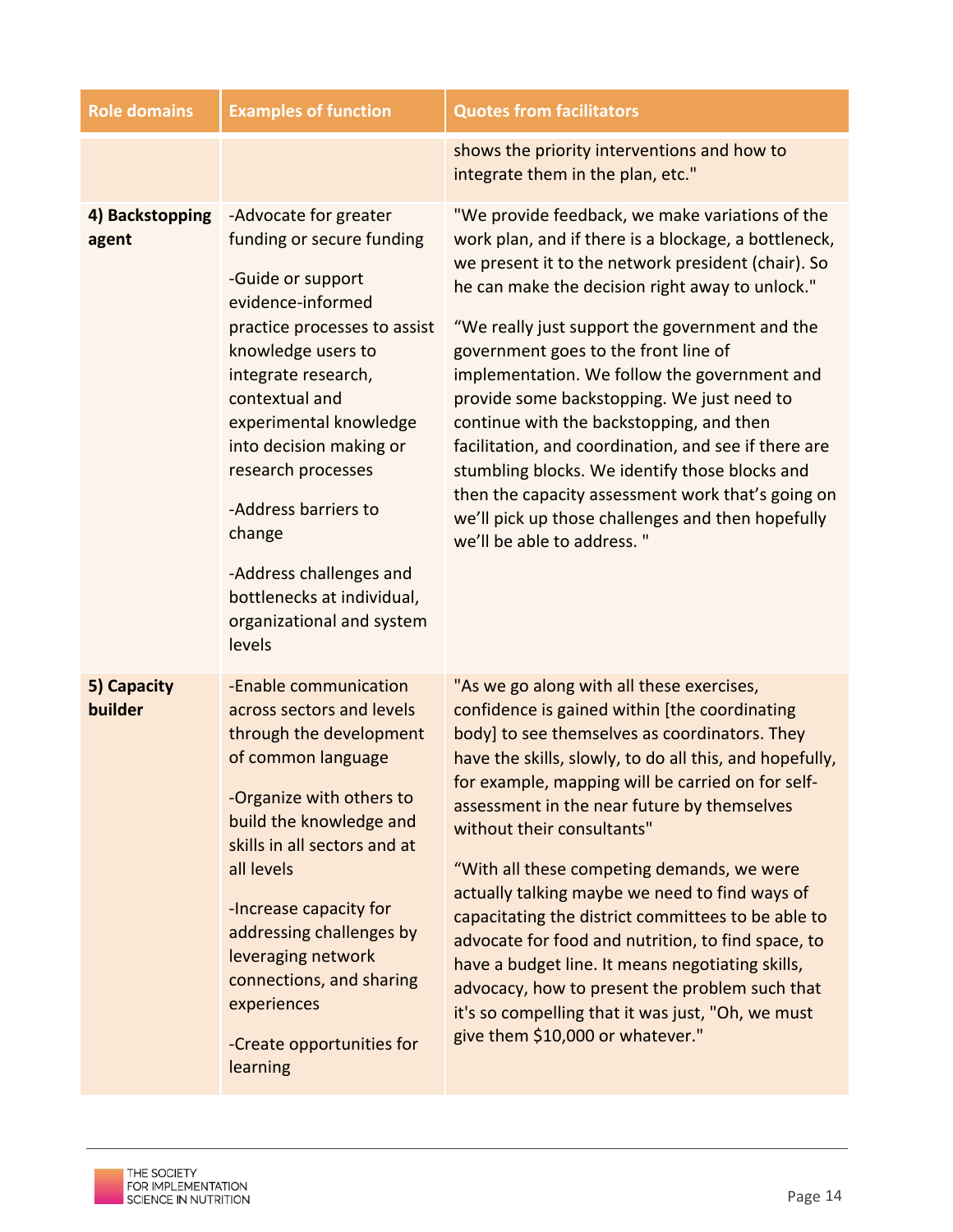# **REACH Facilitators through the lens of Knowledge Brokering**

Before undertaking the interviews, a set of qualities for KB had been identified from a selected literature and a list of key attributes had been built. A comparison was done between the qualities of KB identified in the literature with the ones that the UNN-REACH facilitators themselves mentioned were essential to be a good UNN-REACH facilitator. Although the UNN-REACH facilitators used more varied and specific terms to illustrate what it takes to be a good facilitator, both sets of qualities are surprisingly similar. Table 2 presents the similarities and Table 3 presents the main differences and some noteworthy points are discussed below.

| <b>Qualities of KB*</b>                         | <b>Qualities of REACH facilitator</b>                                                                                                                         |
|-------------------------------------------------|---------------------------------------------------------------------------------------------------------------------------------------------------------------|
| - Respect (seniority,<br>reputation, authority) | - Trust between government actors and facilitator, and UN agencies<br>and facilitator                                                                         |
| - Credibility (research,                        | - Being a senior                                                                                                                                              |
| government)                                     | - Being accepted by all the actors                                                                                                                            |
| - Reliability                                   | - Knowing the language, the country context, the cultural sensitivity                                                                                         |
|                                                 | - Having a strategic position: "comes from the country, comes from<br>the government, knows how to open the doors, how to<br>communicate with the government" |
| Accessibility, responsiveness                   | - Flexible                                                                                                                                                    |
| and flexibility for KB roles<br>and activities  | - Open                                                                                                                                                        |
| Tact, diplomatic and                            | - Being a great diplomat, being patient                                                                                                                       |
| mediator                                        | - Having a methodology to approach the actors                                                                                                                 |
|                                                 | - Moderate, modest way of acting that does not hurt people                                                                                                    |
| Oral and written                                | - Communication skills                                                                                                                                        |
| communication skills                            | - Having advocacy and communication techniques                                                                                                                |
| Self-confidence                                 | - Defending his vision                                                                                                                                        |
| - Networking skills and an<br>existing network  | - Having skills that can lead to consensus, acceptance, getting things<br>done                                                                                |
| Change management skills                        | - Knowing all the people around the table                                                                                                                     |
|                                                 | - Having transparency                                                                                                                                         |
| Problem-solving skills                          | - Being able to analyse                                                                                                                                       |

#### Table 2: Similarities in qualities of KB and of UNN-REACH facilitators

\* List of key attributes inspired from various sources: (Canadian Health Services Research Foundation, 2003; Catallo, 2015; Dagenais, Somé, Boileau-Falardeau, McSween-Cadieux, & Ridde, 2015; Dobbins et al., 2009; Hoens, 2018; Kislov, Wilson, & Boaden, 2017; Olejniczak, Kupiec, & Widawski, 2016; Phipps & Morton, 2013)

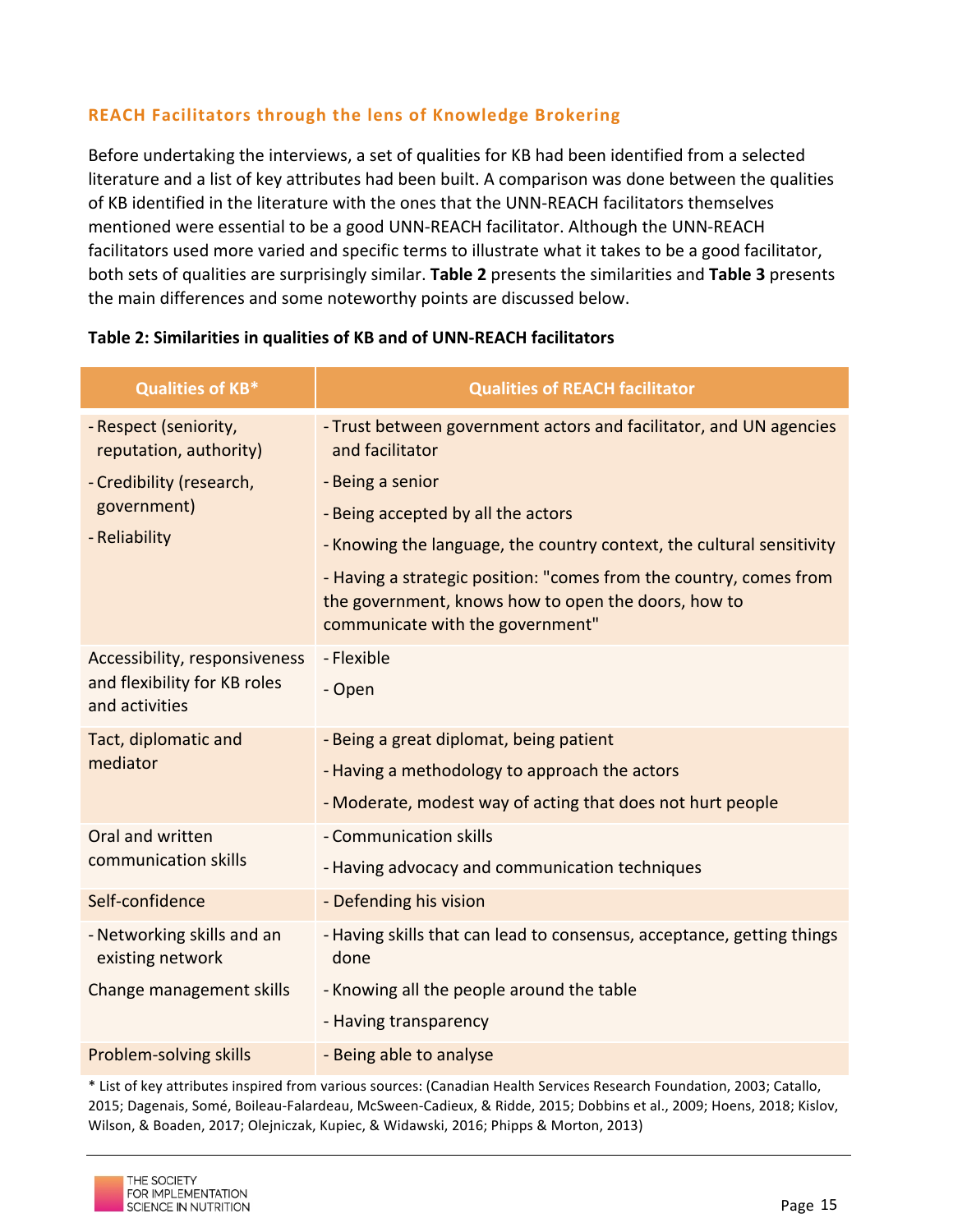*Importance of obtaining trust*: In the work of KB and of UNN-REACH facilitators, trust is key and can be developed in different ways with different actors. Regarding the UNN-REACH approach, the actors must have trust in the facilitator so that the facilitator can bring them to work together and they can adhere to the whole process that he will try to implement. A trust is created more quickly between the government actors and the UNN-REACH facilitator, especially when this person sits within the government. In the early experience of REACH, the facilitators were often hosted by a UN agency, although this was not always the case. Nonetheless, a lesson learned has been to have the UNN-REACH facilitators sitting within the government. A trust is also easily created with the UN agencies, as mentioned by this facilitator:

"*They have much more trust in the REACH facilitator to facilitate, coordinate activities.* And better than if it is an agency that play the role of the chair or the *focal point, so they always see a part taken [meaning that the others have their own interests, but not the REACH facilitator]. But if it's the facilitator, they have a lot more trust*."

A trust is also created between international and national facilitators, and in a certain manner, this allows to link the two systems together because the national facilitator appears to be more closely operating in the government system when the international facilitator appears to be more closely linked to the UN system. It does not mean that there is a kind of exclusivity, but there seems to be an overall trend for some important work. It is also important to note that UNN-REACH does not just build relationships with government and the UN system, but it also involves working closely with donors and civil society.

The differences in qualities were not numerous but they are very important to better understand the role and perspectives of the UNN-REACH facilitators.

| <b>Qualities of KB*</b>              | <b>Qualities of UNN-REACH facilitator</b>                                                                                                               |
|--------------------------------------|---------------------------------------------------------------------------------------------------------------------------------------------------------|
| - Credibility (expert<br>on a topic) | - Being an expert on a process<br>- Having basic knowledge about nutrition, to try to understand nutrition,<br>but not necessarily being a nutritionist |
|                                      | - Being neutral                                                                                                                                         |
|                                      | - Knowing to take the back seat                                                                                                                         |
|                                      | - Mastering the tools (of the REACH approach)                                                                                                           |
|                                      | - Bringing to the finish line ("be prepared to pick up things, where your<br>partners are not able to complete")                                        |

# **Table 3: Differences in qualities of KB and of REACH facilitators**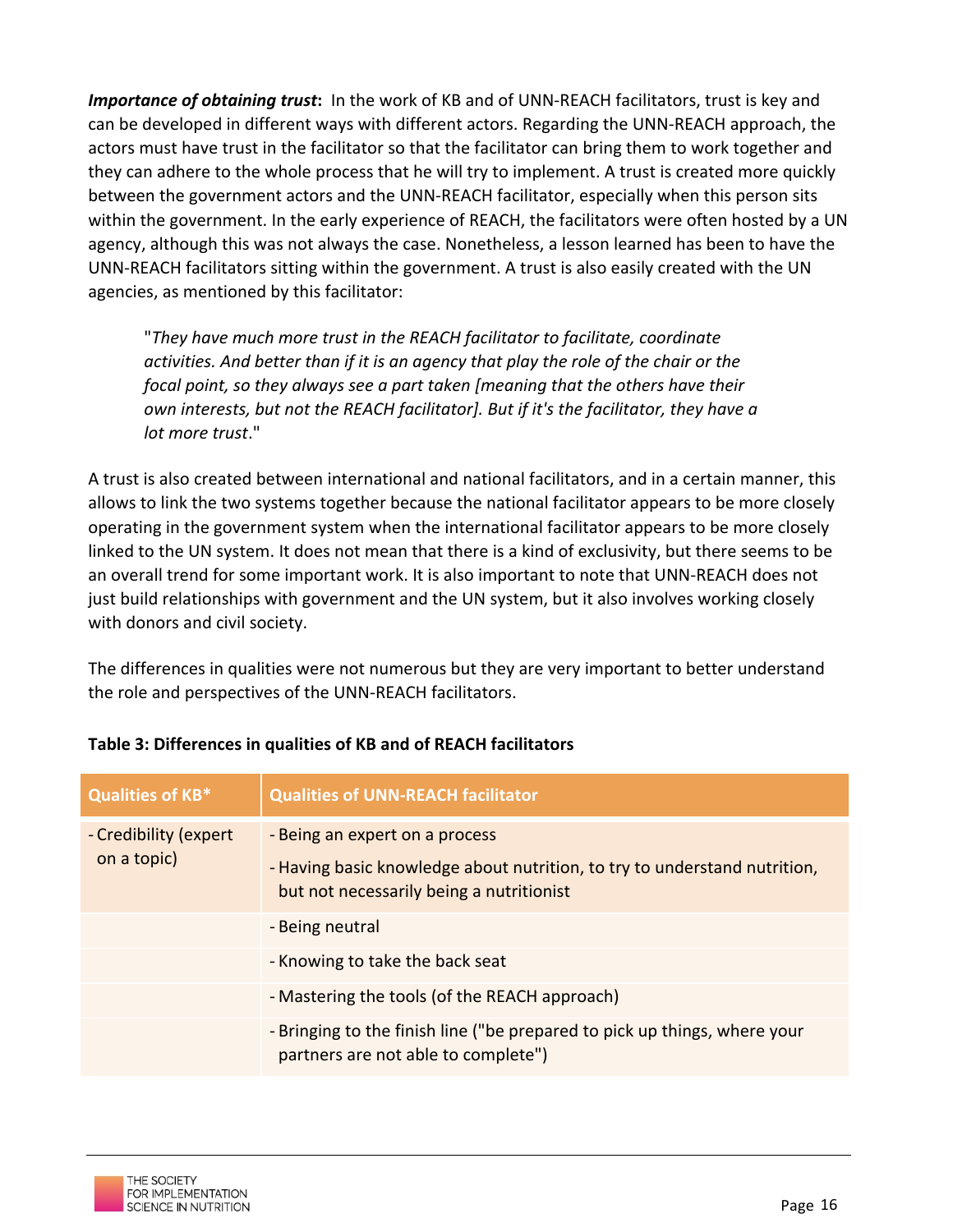**Expert on a topic vs expert on a process:** KB typically must possess an expertise on a topic or at least be very skillful at understanding research. This is due to the obvious reason that their role involves understanding research and making it more easily accessible to a certain group of people. In comparison, UNN-REACH facilitators specifically need skills on process. Potentially, the UNN-REACH facilitators do not require so much an expertise on a topic (like if there were nutritionist), but rather on various processes, especially for facilitating MSN. Nonetheless, the UNN-REACH facilitators need to have a minimum of understanding of nutrition issues.

**Neutrality:** The perception of neutrality of UNN-REACH facilitators was particularly important considering the dynamics that already exist in the countries. One of the challenges mentioned was the competition that is present among certain organizations because of the lack of funding, which explains why such neutrality is so important to gain the trust of the other actors. The fact that UNN-REACH is not attached to one particular UN agency also helps to have this neutrality. However, the downside is that sometimes the lead agencies see UNN-REACH activities as an add-on to their own work in nutrition governance and policy support in some countries, especially at the beginning of the process because of a lack of understanding.

**Taking the back seat:** One theme that came out strongly is that the UNN-REACH facilitators are not the ones 'doing', they are supporting others to do. For example, they are not the ones doing the coordination, but instead they support government actors in preparing the meetings, in doing follow-up with actors between meetings, and in using minutes. They do not want to be the face of MSN in the country, government actors need to play this role, as illustrated by this facilitator:

*"I get very conscious of my role as one to facilitate not to do, yes behind the scenes, yes I* can help you with some things but people must remember a face, though not *of* the sheep that's passing through the light which I am, which may go away in *few months or few years. You as the person who is the focal person for the nutrition in for your sector must begin to be the face that the other departments... you're the go-to person."*

Many actions of REACH facilitators could be considered as working "*behind the scene*" and they brought this as a challenge because it is difficult for their contributions to be recognized and measured, for those not directly involved in the work, to see the value of the UNN-REACH approach in-country:

"The KB role isn't recognize when seeking for funding: "I don't think it's perhaps sufficiently valued. You know, so when you're trying to get resources for someone *to* fund REACH, the knowledge brokering, I don't think it's ... It sounds something *quite* vague something that should be done and people assume it's done [by others] when in fact it isn't always."

This characteristic of the facilitator work also brings an important challenge to consider: loneliness. Although the UNN-REACH facilitators are working in close partnership with multiple actors, their work often feels lonely because they do not always have the network or small group of actors to strategize around their work. They are often operating behind the scenes and filling gaps. They are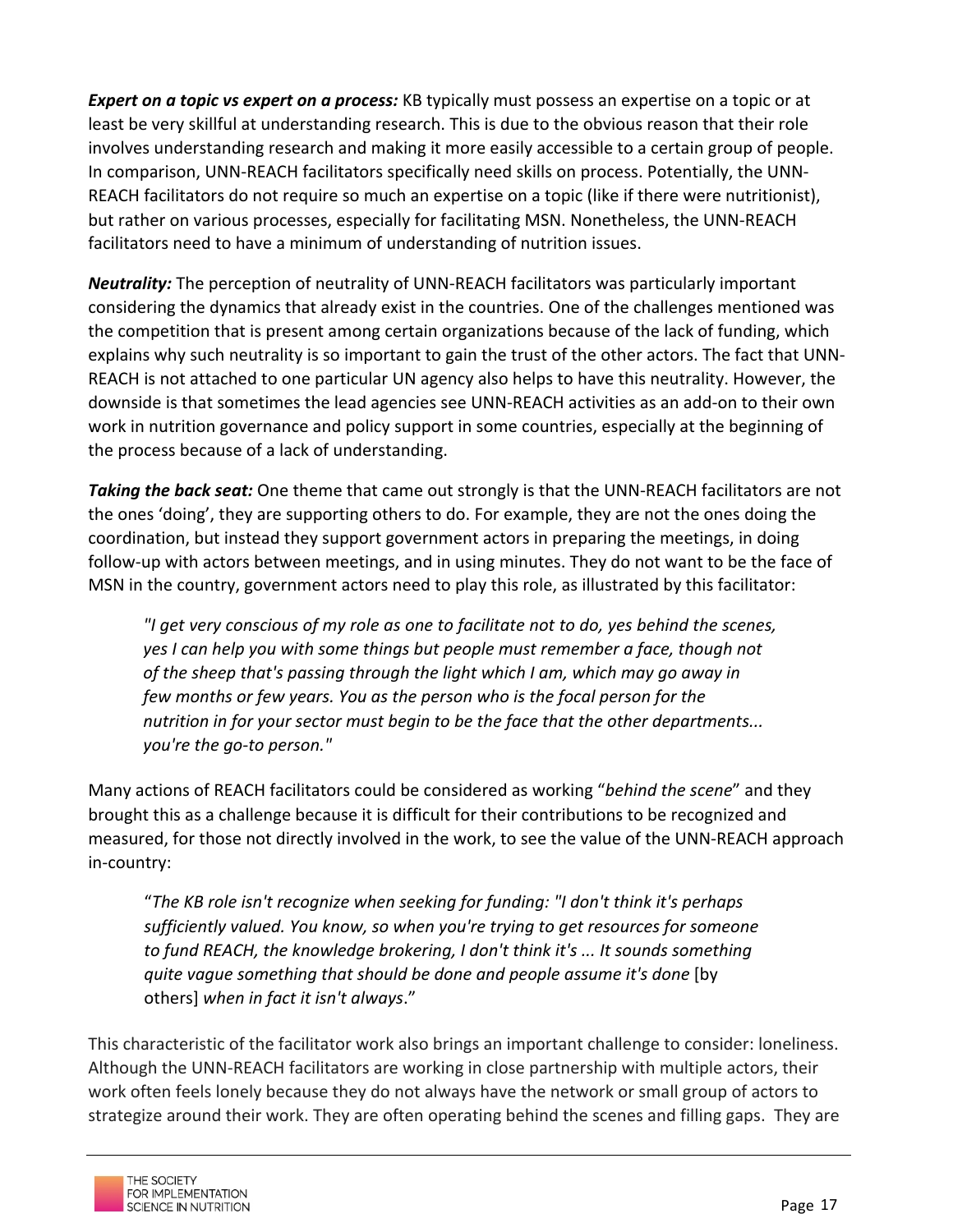in touch with many actors but cannot get too close to any one or any subset, for reasons of maintaining neutrality. This may not be the case with KB whose job is to provide and interpret scientific and technical evidence to specific stakeholders. Thus, the various networks proposed by KI3 could help address that.

"I think often the REACH job I think often is also a lonely job. You know? You're sitting there. It's all about building relationships but it's not always easy and I think *often, I mean at least with [the REACH national facilitator], we used to joke, "It's good* we at least have each other." We're each other's sound board and you share *ideas and you brainstorm. You think, "How do we negotiate this? This is complex.* How do I manage this?" And you know I think for the facilitators that are now on *their* own, it's not easy. And at least, when I was in Rome, we often would have *Skype calls and I know when Person X was in the secretariat also supporting countries, it was the same. You reqularly have Skype calls. It's just to speak to people, support them, walk them through some issues that they're having, because it* isn't easy and it's quite a lonely job. So I think it's a nice package to have those two, but it's really important that they complement each other."

*Mastering the tools (used in the UNN-REACH approach):* A topic that was often discussed was the tools used by UNN-REACH facilitators. KB can certainly use different tools but their toolbox varies depending on the context. The UNN-REACH tools seem to have generated different types of knowledge that helped to move different aspects of MSN. They appear to have been particularly helpful for advocacy purposes and more, as expressed by this person:

*"I think actually it really served to bring people together and to give visibility to*  what everyone is doing in country and then identify opportunities of where are the *gaps* and link that to your planning. So really do your planning based on what are you already doing in country, who are the players in country, and where are the *entry points."*

The UNN-REACH tools were good to assess the situation and help develop relationships among stakeholders, and the information generated helped raise awareness on the important issues.

*Bringing* to the finish line (be prepared to pick up things, where your partners are not able to *complete):* The work of the UNN-REACH facilitators takes place in a national system in which many units are involved with numerous actors. On many occasions, the UNN-REACH facilitators discussed how they try to fill in the gaps when certain challenges have been identified. This 'behind the scene' work raises one different point, which is the importance of having someone who has the flexibility to insert this into their work. Often, people are already overloaded and cannot take on additional tasks that do not appear to fall under their job description.

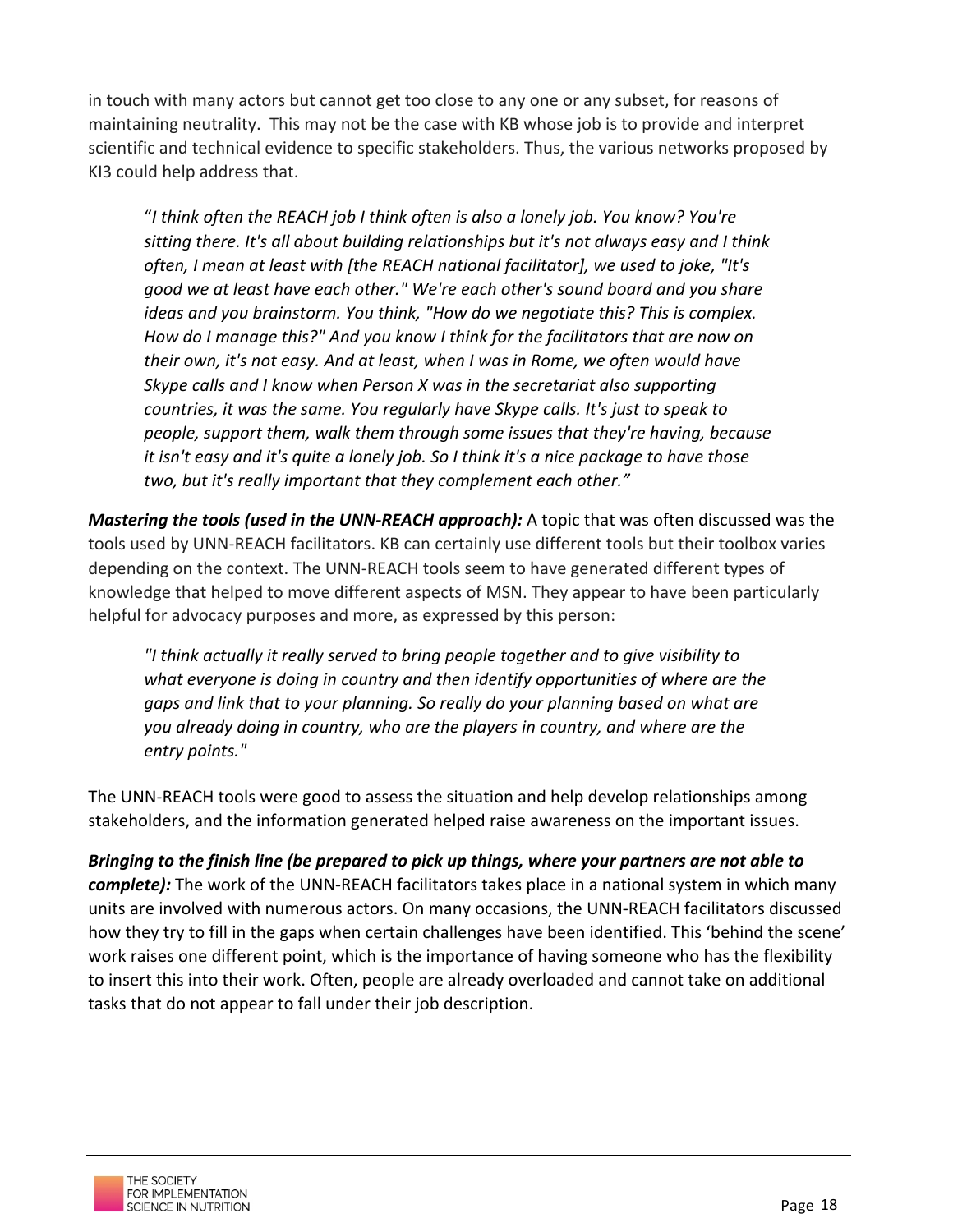#### **CONCLUSION**

This preliminary analysis examined the extent to which the concept of knowledge brokering applies to the work of the UNN-REACH facilitators. Several aspects of knowledge brokering were explored and it was confirmed that these facilitators do play a variety of knowledge brokering roles. A framework of knowledge brokering to advance MSN emerged and was described in four parts. The facilitators support the government and partners to implement a multisectorial approach. By linking the various actors and assisting them to frame the issues, secure funding and elaborate a multisectorial action plan, they play vital behind the scenes roles in some of the "upstream" aspects of MSN.

When applying the concept of knowledge brokering to look at UNN-REACH facilitators, we saw that they broker many types of knowledge, some of which emanate from the various exercises UNN-REACH leads with country actors. They also broker existing knowledge that came from international experiences, from their own, or other actors. Most commonly this involved knowledge or experience that can assist with advocacy, coordination, or the concept of multisectoriality. However, the on-the-ground implementation of the multisectorial plan at sub-national levels seems to remain a challenge for most countries. In principle this is the role for other actors in the system, such as government ministries, UN agencies and various CSOs. Coordination and various forms of knowledge sharing and brokering are needed in these downstream and sub-national processes as well, but these are roles that go well beyond the capacities of UNN-REACH facilitators alone. There is a need to view this as a system-level challenge and put in place some system-level strategies to address it. Knowledge brokering is one of only five system-level strategies articulated by KI3 (Figure **2**) and the present analysis underscores the need to link KB to these other strategies in order to more fully achieve the promise of MSN.



# Figure 2: Knowledge Brokering Linked to other System-Level Knowledge Strategies to Implement **Multisectoral Nutrition (Source: KI3)**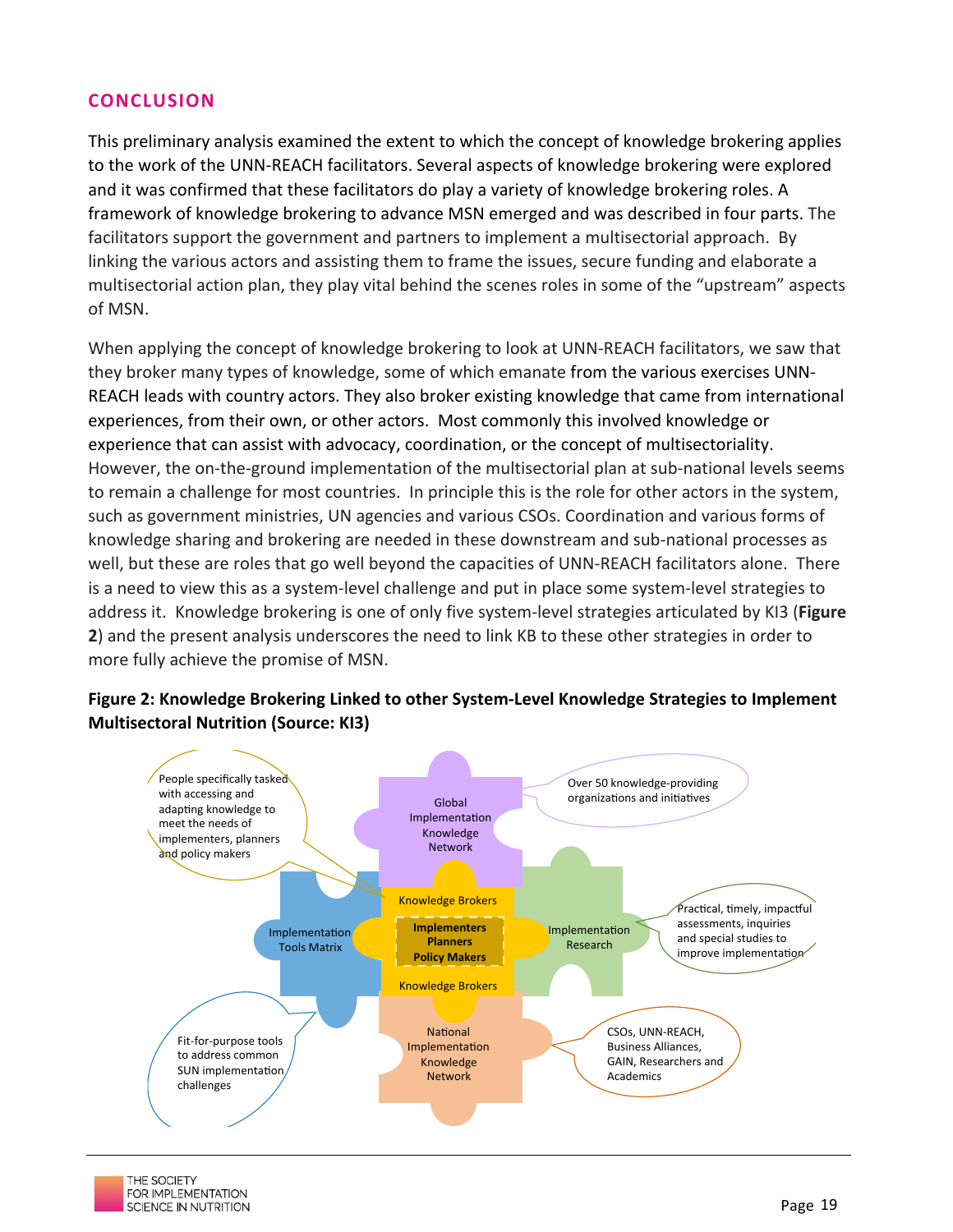While this report has focused on the KB roles that UNN-REACH facilitators play, this is not to imply that they alone could or should play these roles. To the contrary, small knowledge brokering teams of strategically positioned actors from different organizations represents a more promising strategy, because of the complementary knowledge, skills, networks and access they can provide. Such teams might include, for instance, NIPN staff<sup>1</sup> (who can mobilize knowledge from statistical analysis as per their mandate), academics (who might mobilize knowledge from the scientific literature), CSOs (who can mobilize knowledge from their implementation experiences) and SUN focal points (who are well-positioned to identify and help meet the knowledge needs of various SUN actors). Some teams in country already seem to be playing such role of knowledge brokering. However, to this stage, we have only explored the experiences and perspectives of the UNN-REACH facilitators. The perspectives and roles of other strategically positioned staff will be explored in subsequent phases of KI3's research on knowledge brokering.

 $\overline{a}$ 

 $1$  National Information Platforms for Nutrition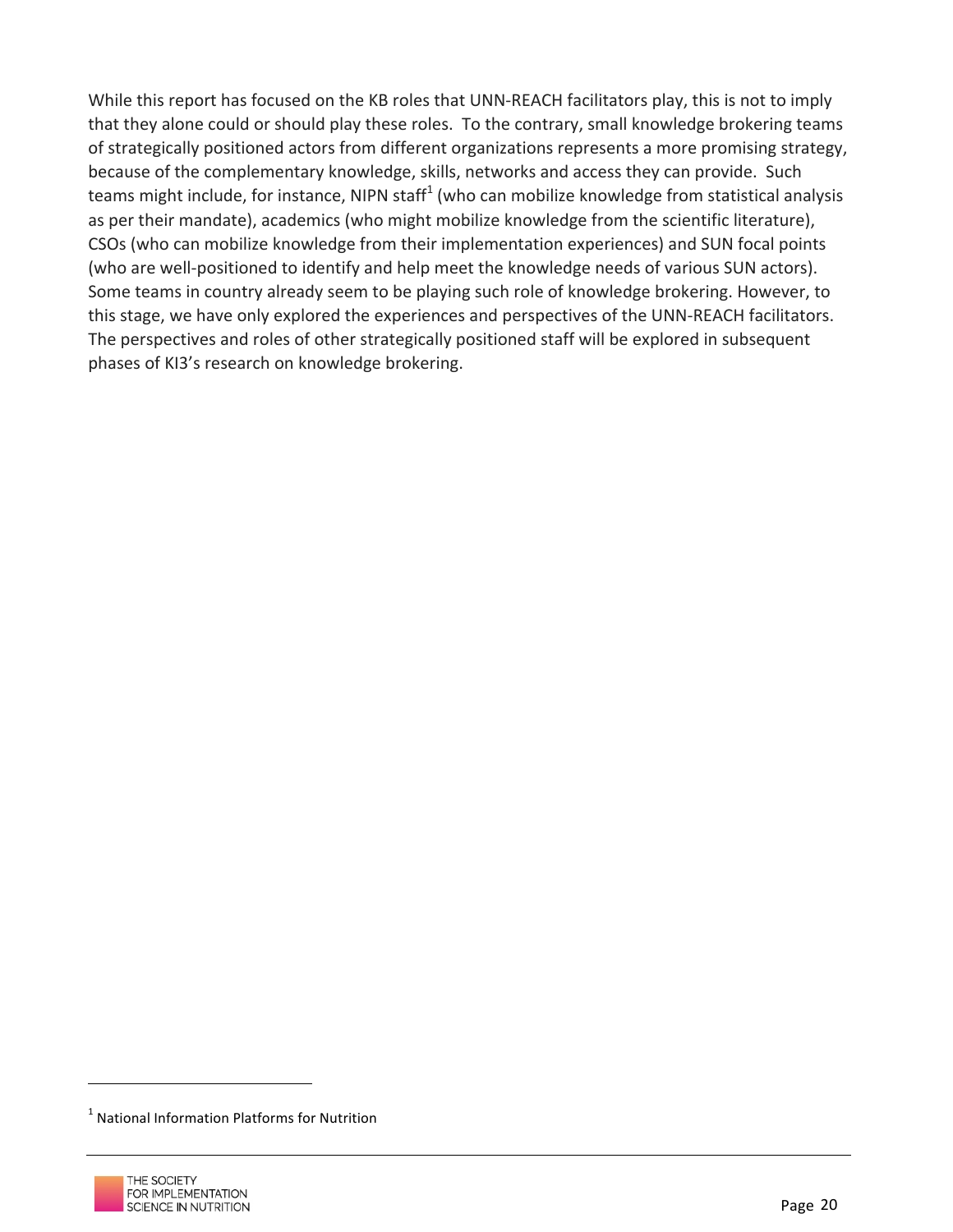#### **ANNEX I: INTERVIEW GUIDE FOR REACH FACILITATORS**

This initiative seeks to better understand the current mandates, capacities and practices of strategically positioned staff (SPS) within MSN countries and initiatives and for suggesting ways in which these could be strengthened. As a REACH facilitator, we believe that you play the role of such SPS staff.

- 1. To begin with, could you give me a little bit of background of how long you have played the role *(REACH facilitator or SUN focal point)* in *(country X)*? and some of the previous experiences that you had prior to play this role.
- 2. What has been the most enjoyable while playing this role? Tell them a bit about my own experience.

Q3: Regarding strategically positioned staff (SPS) in MSN countries and initiatives:

- a. How do you describe your current mandate?
	- a. [Also request copies of these]
- b. What strategies and activities ("practices") do you use to fulfill this mandate?
	- a. [keep probing for more]
	- b. Can you give me an example? (ask for more examples depending on time available)
	- c. [request copies of annual or progress reports or other documentation]
- c. What challenges do you face in your efforts?
	- a. keep probing for more,
	- b. Ask for examples
- d. Which actors and institutions do you interact with most closely and for what purpose(s)?
	- a. (probe for other actors and other purposes,
	- b. Ask for examples)

(Note: 1) the examples above are important because they may reveal more factors than the SPS mentions explicitly; and 2) the above are open-ended questions, with no lists of the type used in Q2 and Q3 below, because it is important to learn their own perceptions of their work)

Q4: Regarding the overall MSN effort in the country or initiative:

- a. What are the key challenges facing MSN in your country or initiative?
	- a. Ask open-ended and keep probing for more
	- b. Rate our list of challenges with Likert scale
- b. Who are the key actors and institutions at present? Who else should be involved? Why are they not involved (or not sufficiently involved)?
	- a. respond to these questions in an open-ended way,
	- b. then have them review a list we prepare and re-answer in light of some they may have overlooked]
- c. What would the country or initiative need to do in order to better address the challenges?
	- a. get their initial responses,
	- b. probe for more by using their answers to Q2a above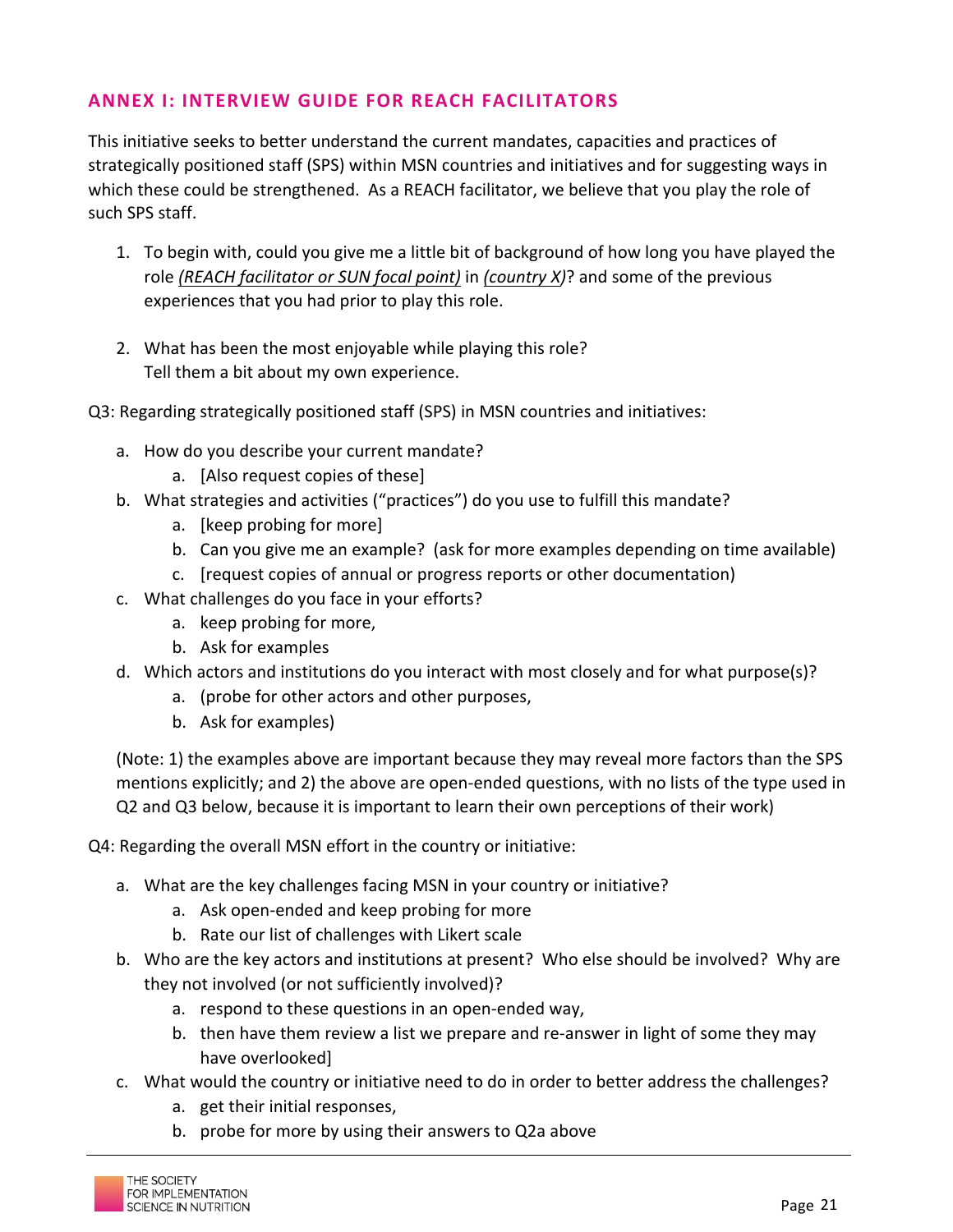d. Who would need to do what, in order for these changes to occur? [probe] [This question is largely a reflection of their strategic and tactical thinking – and therefore an indication of their own capacity strengths and gaps; it also is of interest to see if they insert themselves in the answer or externalize it to others]

Q5: Regarding changes in mandates, practice and capacities of SPS:

a. Given the answers to Q2 above, what changes or clarifications in mandates, practices or capacities of the SPS would enable them to help the country or initiative better address its challenges and advance the MSN effort? [This would be largely answered by us comparing the answers to Q2 with those in Q1. But we should also see what their own views are. This might be done as follows:

In your answers to the previous question (Q2d), you indicated that someone or some small group of people would need to do (X, Y and Z). These are things that you did not mention (or emphasize?) in the first part of our interview when I was asking you about your mandate and the strategies and practices you use to fulfill it. So I would like to know,

- a. for each of these things, if you were to get involved, would this require a change in your formal mandate, or just a change in some of your strategies and activities?
- b. And would you feel comfortable taking this on?
- c. What support do you think you would need to do so (if any)?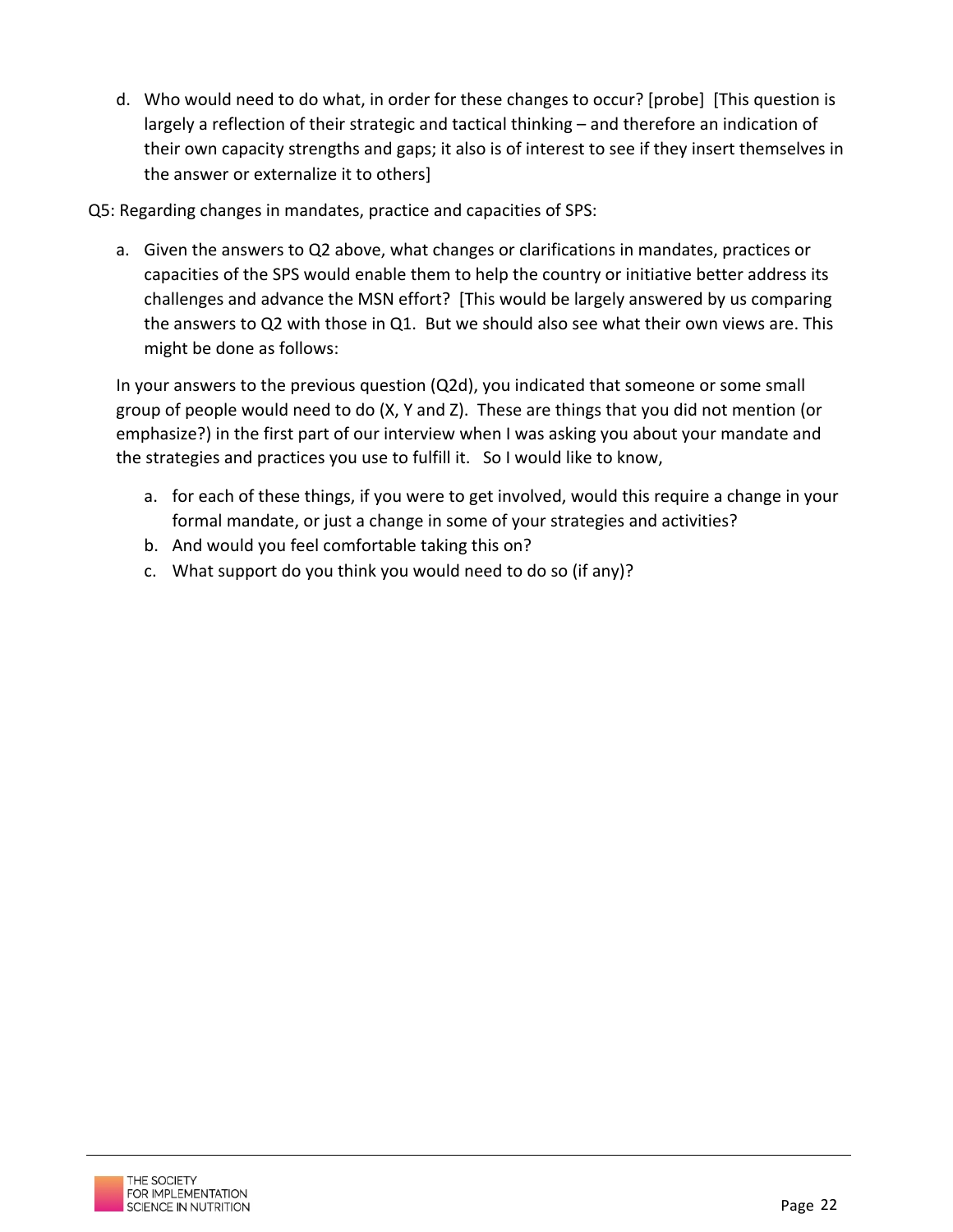#### **ANNEX II: LOGIC MODEL OF KNOWLEDGE BROKERING FOR CODING**